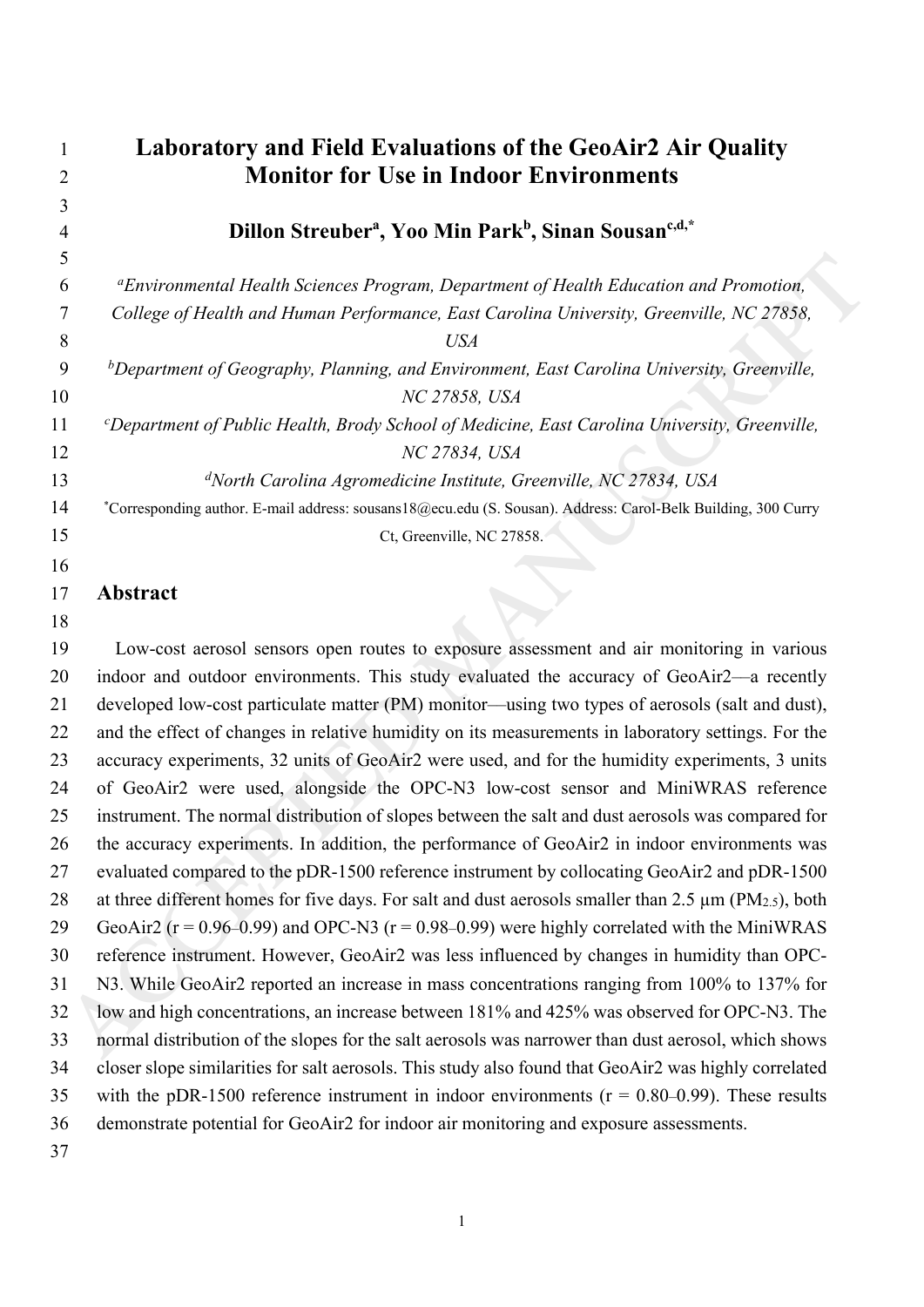- *Keywords:* Particulate matter, PM2.5, Indoor air quality, SPS30 sensor, PM humidity effects.
- 

**ACCEPTED MANUSCRIPT**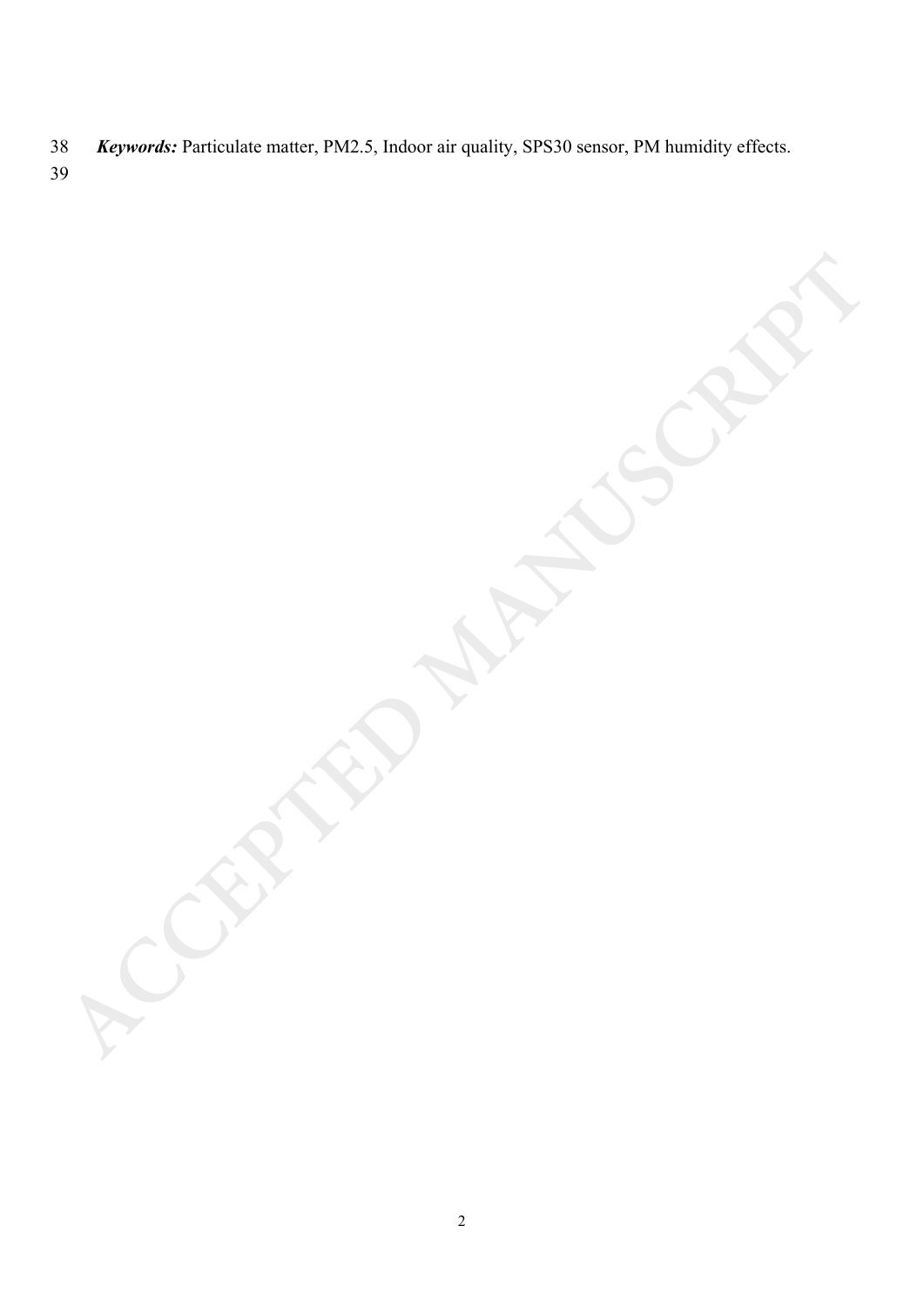## 40 **1 INTRODUCTION**

| 41 | The United States Environmental Protection Agency (EPA) identifies particulate matter                        |
|----|--------------------------------------------------------------------------------------------------------------|
| 42 | (PM) with a diameter of 2.5 $\mu$ m or smaller in size (PM $_{2.5}$ ) as one of the criteria air pollutants. |
| 43 | PM <sub>2.5</sub> is of interest for its health effects and its ability to form from primary and secondary   |
| 44 | emissions from reactions between other pollutants present in the air (EPA, 1990). Lifelong                   |
| 45 | exposure to PM can bring a host of negative health effects from silicosis related to silica exposure         |
| 46 | and lung cancer linked to tobacco smoke (Collins et al., 2005; Slezakova et al., 2009). In                   |
| 47 | addition, elevated PM <sub>2.5</sub> concentrations are linked to mortality from heart disease, stroke, lung |
| 48 | cancer, chronic obstructive pulmonary disease and acute respiratory infections (Brook et al.,                |
| 49 | 2010; Hansel et al., 2016; Li et al., 2017; Huang et al., 2019; Kim et al., 2020). PM2.5 is generated        |
| 50 | from outdoor sources, such as mobile emissions, industrial activities, coal and biomass burning,             |
| 51 | wildfires, dust and sea spray aerosols (Calvo et al., 2013), and indoor sources, such as cooking             |
| 52 | practices, smoking, incense, candles, fireplace burning, and outdoor infiltration (Owen et al.,              |
| 53 | 1992; Marć et al., 2018). It has been suggested that indoor air quality may be of greater health             |
| 54 | risk than outdoor exposure (Cincinelli and Martellini, 2017), and indoor exposure to PM can                  |
| 55 | range over 500 μg m <sup>-3</sup> , causing serious health problems (Diapouli et al., 2008). Despite its     |
| 56 | adverse health impacts, environmental, public health policies and research efforts have                      |
| 57 | historically focused on outdoor air quality due to its environmental effect, and relatively limited          |
| 58 | attention has been paid to indoor air quality (WHO, 2010). However, in the U.S and other                     |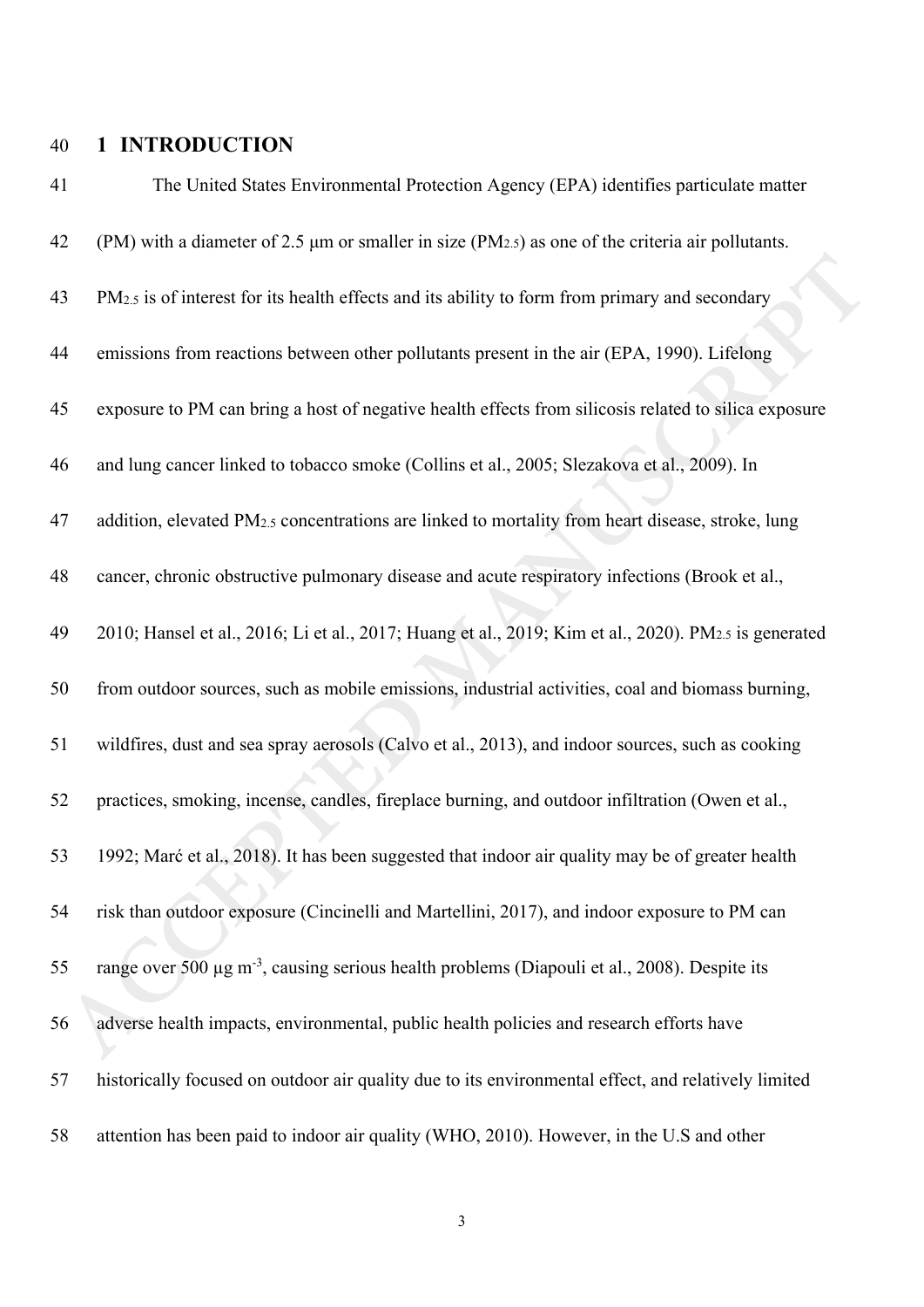59 industrialized countries, most people spend more than 80% of their time indoors (Franklin, 2007), 60 so developing methods/technologies to assess indoor exposure accurately and react accordingly is 61 critical.

| 61 | critical.                                                                                         |
|----|---------------------------------------------------------------------------------------------------|
| 62 | Over the past few years, significant improvements in aerosol sensor technologies have             |
| 63 | allowed researchers to capture exposure in indoor environments for better accuracy. The air       |
| 64 | sensor technologies come in various forms, including real-time optical particle counters (OPCs),  |
| 65 | photometers, and spectrometers (Sousan et al., 2016b). OPCs use light scattering technology to    |
| 66 | detect particles of different sizes and calculate mass concentration compared to photometers that |
| 67 | determine the mass concentration based on the reflected light from a bulk of particles. However,  |
| 68 | their high prices (\$3,000–\$100,000) have relegated these devices to research and industrial     |
| 69 | application. These limitations create a large monetary barrier for communities and individuals    |
| 70 | interested in providing representation for themselves and those around them. As a result, many    |
| 71 | individuals go unrepresented as to their exposure (Jiao et al., 2015). There has been a trend in  |
| 72 | developing low-cost aerosol sensors to open the description of exposures to individuals to        |
| 73 | represent their indoor air quality (Popoola et al., 2018).                                        |
| 74 | Low-cost OPCs can provide accessibility to air quality representation to individuals that         |
| 75 | cannot afford the higher cost sensors. An added benefit is the tendency to be lightweight and     |

75 cannot afford the higher cost sensors. An added benefit is the tendency to be lightweight and 76 smaller in size, providing the opportunity to deploy these sensors indoors for personal use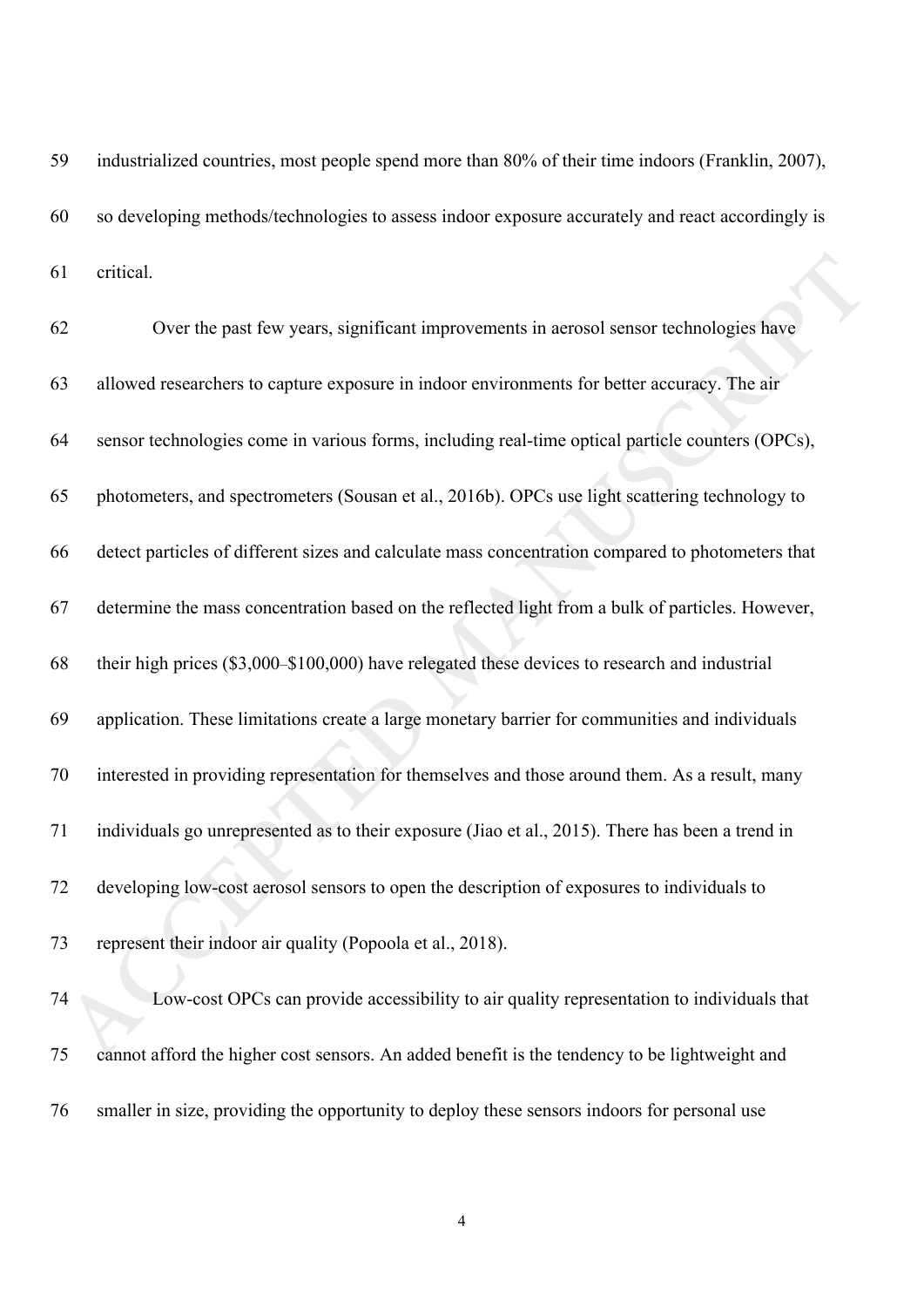| 77 | compared to their higher-cost counterparts (Sousan et al., 2021). These low-cost sensors include          |
|----|-----------------------------------------------------------------------------------------------------------|
| 78 | the OPC-N3 (Alphasense, Essex, Great Notley, United Kingdom) and the SPS30 (Sensiron AG,                  |
| 79 | Stäfa, Switzerland). Tryner et al. (2020) tested the SPS30 and showed consistent readings for dust        |
| 80 | PM <sub>2.5</sub> concentrations over the long periods and higher precision than other low-cost OPCs.     |
| 81 | Sousan et al. (2021) reported a high correlation ( $r = 0.99$ ) for the SPS30 and OPC-N3 compared         |
| 82 | to the reference instrument in environmental and occupational settings with a moderate bias for           |
| 83 | salt aerosol PM <sub>2.5</sub> measurements after testing three pairs of SPS30 and OPC-N3. Other low-cost |
| 84 | OPCs include the Plantower PMS5003, Dylos, Honeywell HPMA115S0 and PM Nova that have                      |
| 85 | been evaluated in laboratory and field settings (Sousan et al., 2016b; Levy Zamora et al., 2019;          |
| 86 | Hong et al., 2021; Dubey et al., 2022)                                                                    |
| 87 | Although low-cost OPCs are promising, environmental conditions can affect their                           |
| 88 | classification of particles (Crilley et al., 2018; Crilley et al., 2020). For example, in high relative   |
| 89 | humidity conditions, hygroscopic growth can sheathe a particle in a layer of water (Svenningsson          |
| 90 | et al., 1992). However, the true size does not matter in inhalation. This overestimated size is the       |
| 91 | actual size that people inhale in humid conditions. Therefore, OPCs can misclassify a particle as         |
| 92 |                                                                                                           |
|    | larger than its true size, causing it to overestimate the mass of detected aerosol (Crilley et al.,       |
| 93 | 2018). Although previous studies have performed experiments on various low-cost sensors                   |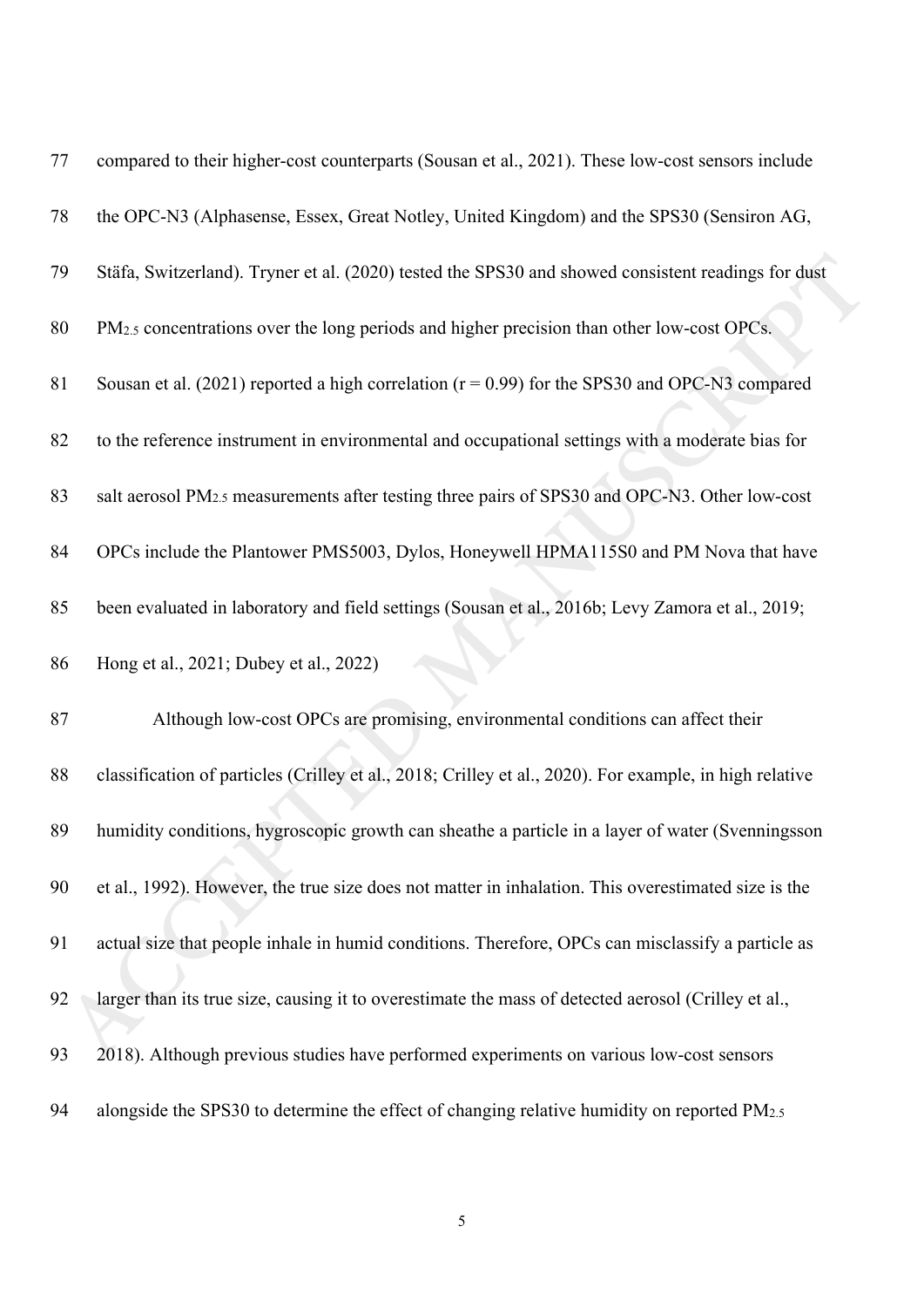| 95         | concentration against reference instruments such as a TEOM (Wang et al., 2021), they have not                    |         |        |          |          |  |
|------------|------------------------------------------------------------------------------------------------------------------|---------|--------|----------|----------|--|
| 96         | derived correction equations for the SPS30 from this change in relative humidity with mass                       |         |        |          |          |  |
| 97         | concentration. To support assessments of disease burden from indoor aerosols, reliable and                       |         |        |          |          |  |
| 98         | accurate indoor air quality monitoring should be preceded.                                                       |         |        |          |          |  |
| 99         | The objectives of this study are 1) to determine the accuracy of 32 SPS30's built in the GeoAir2–                |         |        |          |          |  |
| 100        | -a low-cost, GPS-enabled, portable air-monitoring platform (Park et al., 2021)—using salt and dust               |         |        |          |          |  |
| 101        | aerosols in laboratory settings; 2) to identify the effect of relative humidity on GeoAir2's PM2.5               |         |        |          |          |  |
| 102        | mass concentrations using salt aerosol in laboratory settings; and 3) to evaluate the GeoAir2's real-            |         |        |          |          |  |
| 103        | time indoor PM <sub>2.5</sub> readings in three individuals' homes compared to those of a filter-corrected real- |         |        |          |          |  |
| 104        | time reference instrument to determine the accuracy in indoor environments. This study provides                  |         |        |          |          |  |
| 105        | the required assessment for the GeoAir2 and necessary data that position the instrument as a viable              |         |        |          |          |  |
| 106        | air quality monitor for indoor settings and possible outdoor use.                                                |         |        |          |          |  |
| 107<br>108 | 2 MATERIALS AND METHODS                                                                                          |         |        |          |          |  |
| 109        | The specifications and differences for the low-cost and reference instruments are shown in Table                 |         |        |          |          |  |
| 110        | 1.                                                                                                               |         |        |          |          |  |
|            | Table 1. Specifications of the low-cost and reference monitors.                                                  |         |        |          |          |  |
|            | <b>Technical Data</b>                                                                                            | GeoAir2 | OPC-N3 | pDR-1500 | MiniWRAS |  |
|            |                                                                                                                  |         |        |          |          |  |

## 108 **2 MATERIALS AND METHODS**

- 109 The specifications and differences for the low-cost and reference instruments are shown in Table
- 110 1.

| Table 1. Specifications of the low-cost and reference monitors. |                     |                    |            |          |
|-----------------------------------------------------------------|---------------------|--------------------|------------|----------|
| <b>Technical Data</b>                                           | GeoAir <sub>2</sub> | OPC-N <sub>3</sub> | $pDR-1500$ | MiniWRAS |
|                                                                 |                     |                    |            |          |
| Cost(S)                                                         | 300                 | 500                | 7,000      | 30,000   |
|                                                                 |                     |                    |            |          |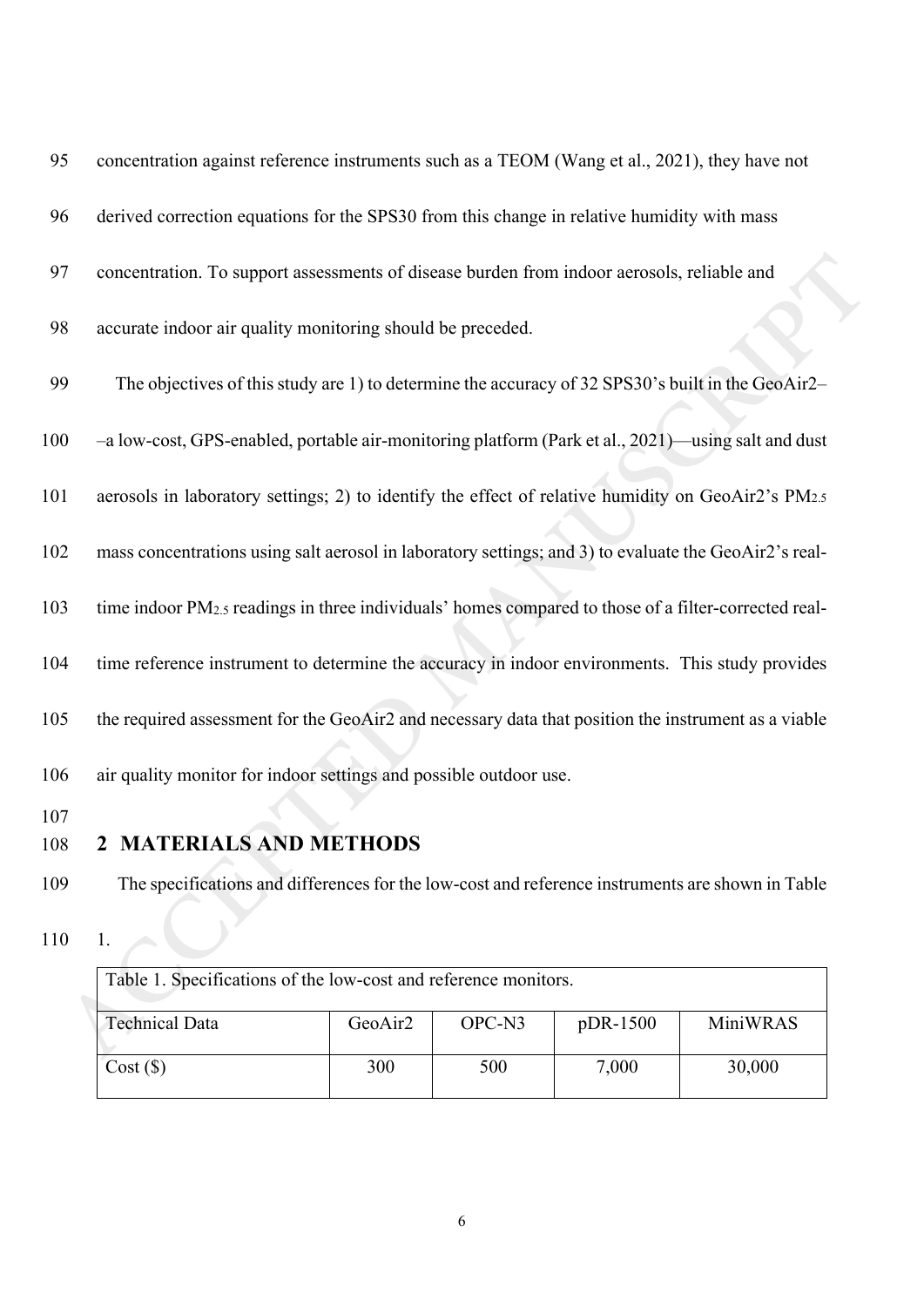|                                        |                   |                                       | One size                              |                                       |
|----------------------------------------|-------------------|---------------------------------------|---------------------------------------|---------------------------------------|
| Size range $(\mu m)$                   | $0.30 - 10.00$    | $0.30 - 40.00$                        | based on                              | $0.01 - 35.00 \; \backslash$          |
|                                        |                   |                                       | cyclone                               |                                       |
| Type (active or passive                | Active            | Active                                | Active                                | Active                                |
| flow)                                  |                   |                                       |                                       |                                       |
| Bin size (software bins,               | 5                 | 24                                    |                                       | 41                                    |
| dimensionless)                         |                   |                                       |                                       |                                       |
| Concentration range (µg m <sup>-</sup> | $0-1,000$         | $0 - 2,000$                           | $0.001 -$                             | $0 - 100,000$                         |
| 3)                                     |                   |                                       | 400,000                               |                                       |
| Mass concentration                     | PM <sub>1</sub>   | PM <sub>1</sub> , PM <sub>2.5</sub> , | PM <sub>1</sub> , PM <sub>2.5</sub> , | PM <sub>1</sub> , PM <sub>2.5</sub> , |
|                                        | PM <sub>2.5</sub> |                                       | $PM_{10}$                             |                                       |
| measurement                            | $PM_{10}$         | $PM_{10}$                             |                                       | $PM_{10}$                             |
| Sampling flow rate (Liters             |                   |                                       | 1.52                                  | 1.20                                  |
| per minute)                            |                   |                                       |                                       |                                       |
| Number concentration                   | Yes               | Yes                                   | N <sub>o</sub>                        | Yes                                   |
| Sampling frequency                     | $\overline{1}$ s  | 1 <sub>s</sub>                        | 1 <sub>s</sub>                        | $1$ min                               |
| Internal rechargeable battery          | Yes               | No                                    | Yes                                   | Yes                                   |
|                                        | $0.055 \times$    | $0.075 \times 0.006$                  | $0.181 \times 0.143$                  | $0.34 \times 0.31 \times$             |
| Dimensions: $L \times W \times H$ (m)  | $0.140 \times$    |                                       |                                       |                                       |
|                                        | 0.0375            | $\times$ 0.060                        | $\times$ 0.0484                       | 0.12                                  |

112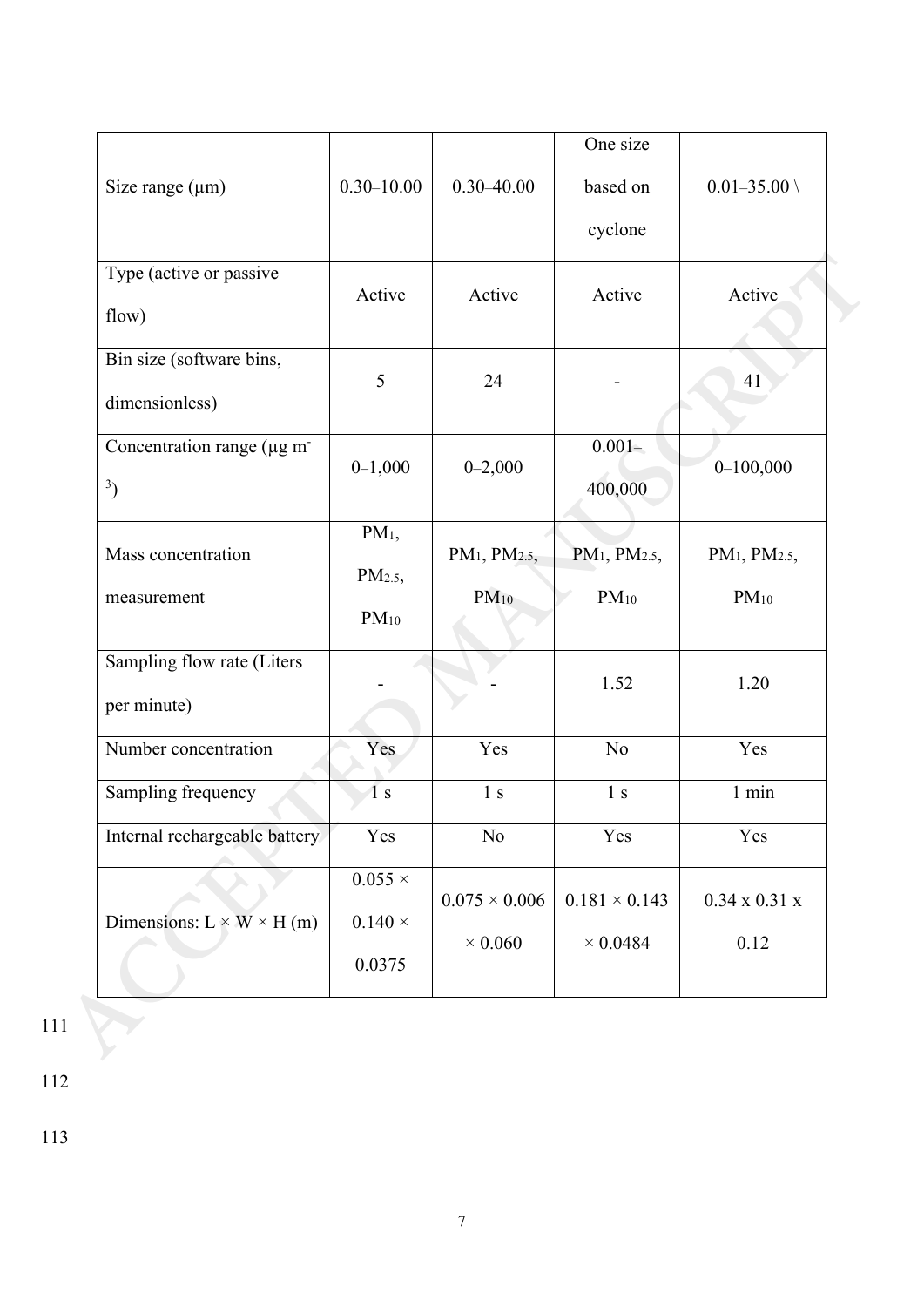### 114 **2.1 Low-Cost Sensors**

#### 115 **2.1.1 GeoAir2**

Tai-monitoring platform that provides geo-referenced real-time PM<sub>2</sub>, concentrations by combining<br> **ACCEPTED** air sensors and a GPS module. The monitor costs \$250-\$350 depending on the units ordered (Park<br>
9 or al., 2021). 116 The GeoAir2 (East Carolina University, Greenville, NC, USA) is a recently developed portable 117 air-monitoring platform that provides geo-referenced real-time PM2.5 concentrations by combining 118 air sensors and a GPS module. The monitor costs \$250-\$350 depending on the units ordered (Park 119 et al., 2021). It uses the SPS30 for PM2.5 monitoring, includes volatile organic compound (VOC) 120 and hydrogen H2-based carbon dioxide (CO2) sensors, and provides temperature, humidity, time, 121 and GPS logging. The SPS30 has five bins from 0.3 μm to 10 μm, converted to number counts and 122 mass concentrations using proprietary equations (Sensirion, 2020). Compared to other 123 commercially available devices existing in the market, the benefit of using GeoAir2 for this study 124 is that it can be used at any indoor places with limited or no Wi-Fi access because it does not require 125 Wi-Fi access and have to rely on smartphone applications to transfer data. In addition, encrypted 126 data files are stored on a microSD card inside the platform. 127 **2.1.2 OPC-N3** 128 The OPC-N3 costs \$500 and features 24 bins from 0.35 um to 40 um which are converted into 129 number counts and mass concentrations with algorithms developed by the company to measure 130 mass concentrations of particles from 0 to 2000  $\mu$ g m<sup>-3</sup> (Alphasense, 2019). The device also features 131 built-in temperature and relative humidity sensors and an internal fan. However, it does not feature 132 an internal battery, so power must be supplied. The OPC-N3 specifications are included in Table 133 1, and its small form-factor allows for easy deployment. However, the device requires an external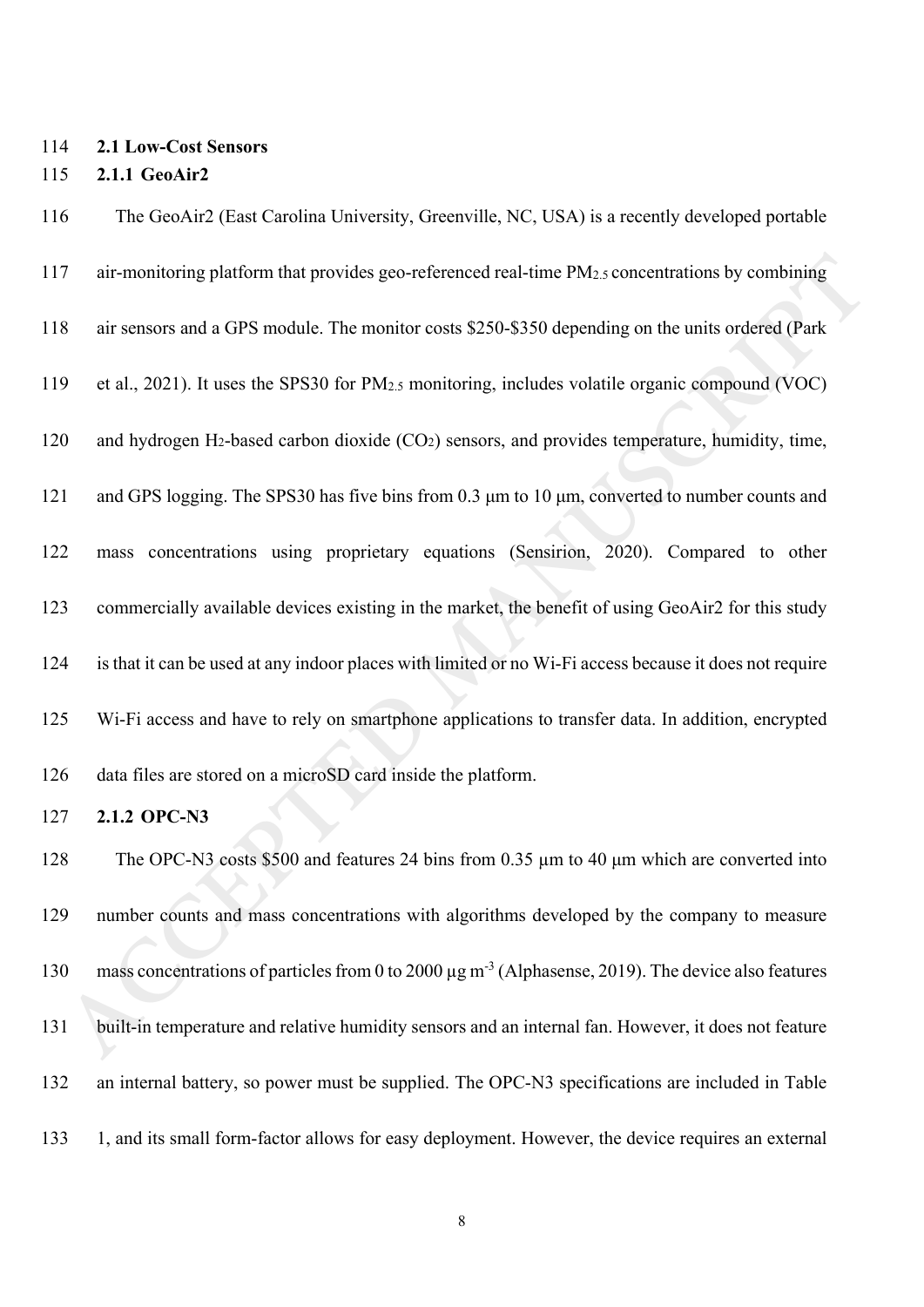| 135        | have an internal clock (Alphasense, 2019).                                                          |
|------------|-----------------------------------------------------------------------------------------------------|
| 136        |                                                                                                     |
| 137<br>138 | <b>2.2 Reference Instruments</b><br>2.2.1 pDR-1500                                                  |
| 139        | The personal DataRAM (pDR-1500, Thermo Fisher Scientific, Waltham, Massachusetts, USA) is           |
| 140        | a photometer that uses a cyclone to measure particulate mass concentration at a specific particle   |
| 141        | size (Thermo., 2016). The device is a reference instrument, providing a filter to correct real-time |
| 142        | data. The pDR is equipped with a 37 mm fiberglass filter (Whatman, CATNon.1827-037,                 |
| 143        | Maidstone, United Kingdom) for particle collection that can then be removed and weighed for         |
| 144        | gravimetric analysis.                                                                               |
| 145        | 2.2.2 MiniWRAS                                                                                      |
| 146        | The GRIMM Mini Wide Range Aerosol Spectrometer (MiniWRAS, GRIMM Aerosol Technik                     |
| 147        | Ainring GmbH & Co. KG, Ainring, Germany) uses a corona charge to measure particles smaller          |
| 148        | than 0.25 µm by supplying unipolar ions to charge the aerosol and measure the charge using a        |
| 149        | Faraday Cup Electrometer. Particles between 0.25 and 35 µm are measured using an optical            |
| 150        | sensor (GRIMM, 2021). The device reports number concentrations in 41 bins, including PM2.5          |
| 151        | mass concentrations.                                                                                |
| 152        |                                                                                                     |
| 153        | 2.3 Experimental Setup to Evaluate the Accuracy, Bias and Precision                                 |

134 power source and a dedicated computer to retrieve time-stamped data, where the OPC-N3 does not

154 **2.3.1 Chamber Description**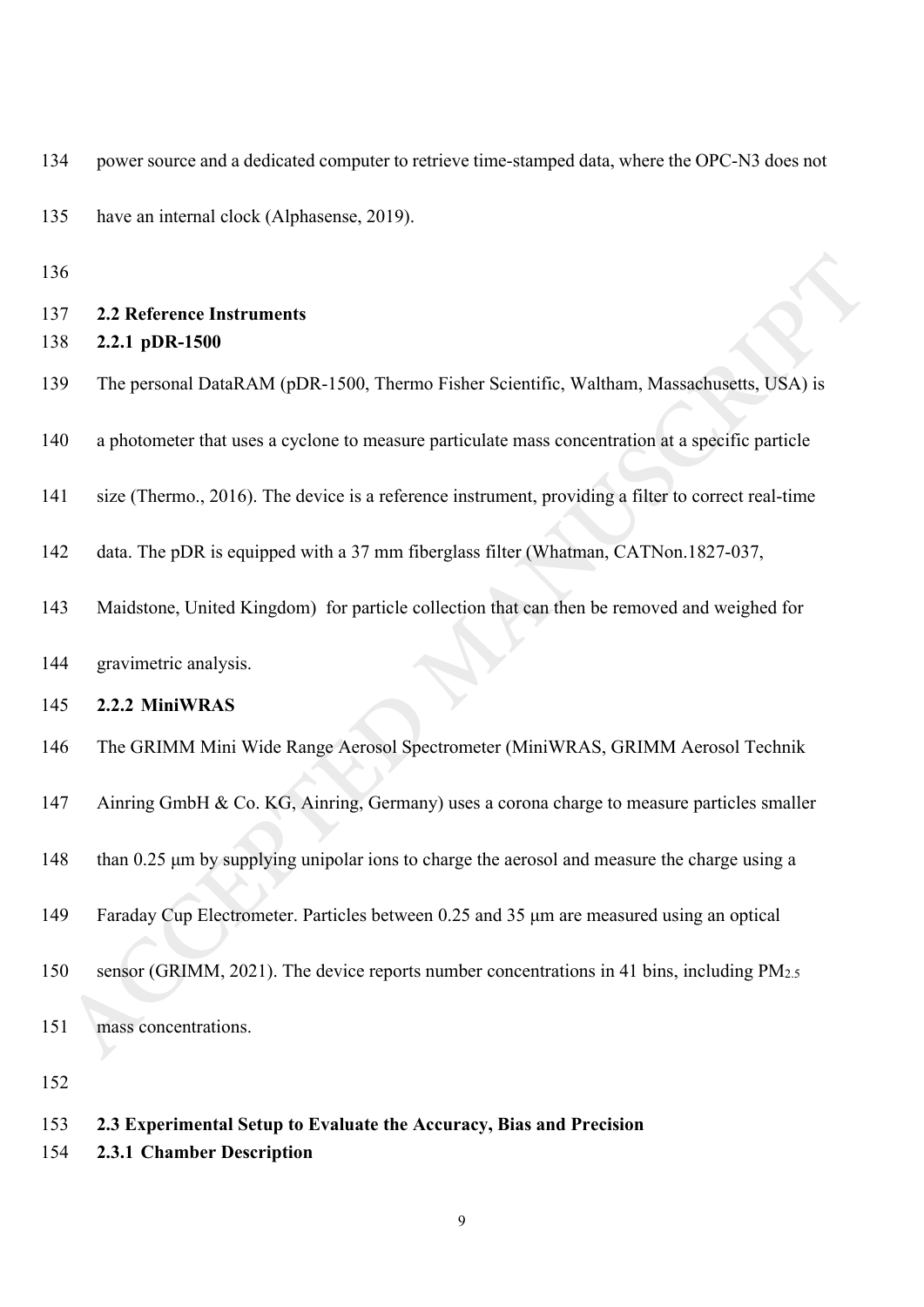| 155 | The experiments were performed inside a controlled, airtight, plexiglass exposure chamber with               |
|-----|--------------------------------------------------------------------------------------------------------------|
| 156 | dimensions 1.82 m × 0.66 m × 0.66 m (L × W × H) as shown in Figure 1. This chamber was split                 |
| 157 | into a mixing/dilution zone and a sampling zone. Both zones were split by a honeycomb                        |
| 158 | straightening section (AS100, Rusken, Grandview, MO, USA). The mixing/dilution zone                          |
| 159 | measured 0.61 m × 0.61 m × 0.66 m (L × W × H) with an inlet on both the bottom and side to                   |
| 160 | introduce generated aerosol. Mixing was accomplished with two small fans in this zone. Particle-             |
| 161 | free air was supplied for the mixing process by two High Efficiency Particulate Air (HEPA)                   |
| 162 | filters (99.99% efficiency rating each). The sampling zone measured 0.61 m $\times$ 0.61 m $\times$ 0.66 m   |
| 163 | $(L \times W \times H)$ , leading to a vacuum outlet that exhausted air through two HEPA filters. A valve on |
| 164 | the exhaust outlet allowed adjustment of the flow rate through the sampling zone. During the                 |
| 165 | experiment, 32 GeoAir2, 6 OPC-N3's, and the pDR-1500 (equipped with a 2.5 µm cyclone - 50%                   |
| 166 | cut-point) were located directly within the sampling zone of the chamber. The MiniWRAS was                   |
| 167 | placed outside the chamber with a sampling probe inside the sampling zone.                                   |
|     |                                                                                                              |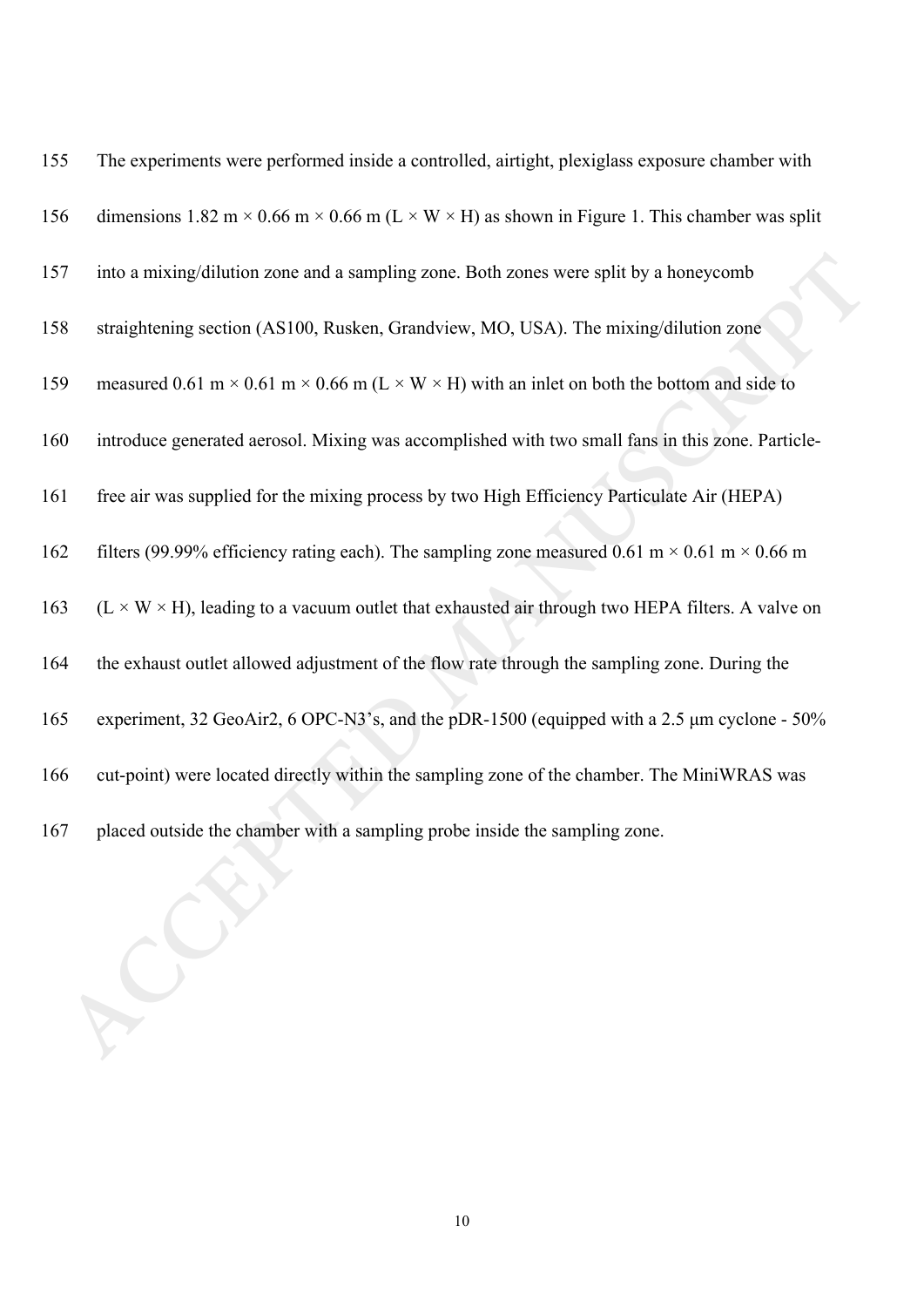

Figure 1. The experimental chamber used to test the sensors for salt and dust particulate matter detection.

### 169 **2.3.2 Aerosol Generation**

| 170 | Salt and dust aerosols were generated using different generation methods. Salt was chosen for its |
|-----|---------------------------------------------------------------------------------------------------|
| 171 | wide use and relative safety to help evaluate the GeoAir2 units (Sousan et al., 2016b). Salt      |
| 172 | aerosol was generated with the Aerogen nebulizer (Aerogen, Galway, Connacht, Ireland) using a     |
| 173 | 2% (by wt.) solution of NaCl. A mass flow controller (Cole-Parmer 32907-73, Antylia Scientific,   |
| 174 | Vernon Hills, Illinois, USA) supplied particle-free air from a five-stage desiccant into a silica |
| 175 | column. Then, the salt aerosol was passed through a silica column to remove moisture, and dry     |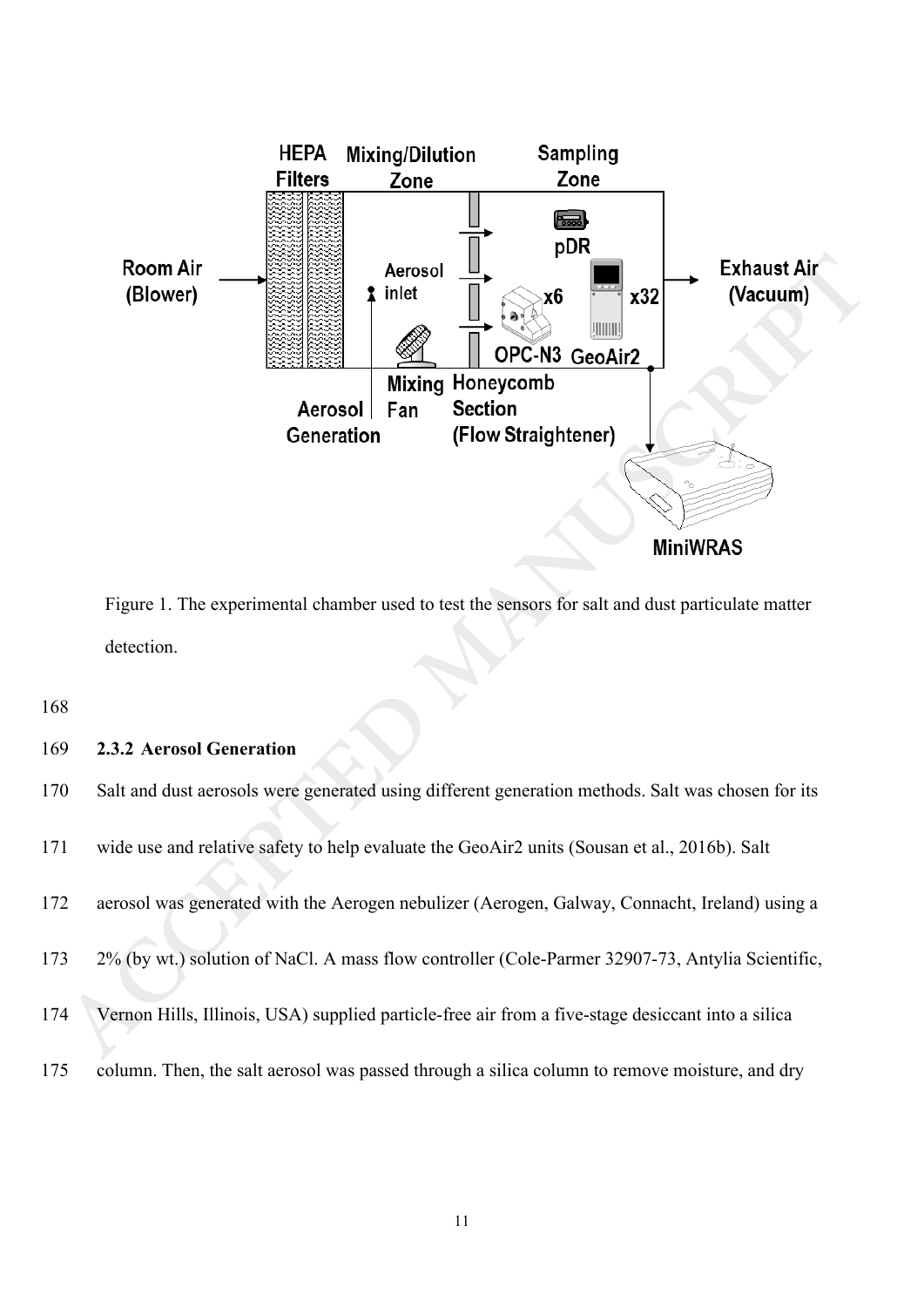176 salt particles entered the mixing zone of the chamber, where particle-free air was introduced to

177 achieve the desired steady-state concentrations.

| 178 | The second aerosol chosen was Arizona Road Dust (ARD; PTI ID: 13328B, Powder                                |
|-----|-------------------------------------------------------------------------------------------------------------|
| 179 | Technology Inc, MN, USA) due to its wide use and similarity to coarse mineral dust found in                 |
| 180 | indoor settings. The aerosol was generated utilizing the Vilnius Aerosol Generator (VAG, CH                 |
| 181 | Technologies, Westwood, New Jersey, USA). The VAG dispenses dry powder to produce aerosol                   |
| 182 | concentrations from 1 to 2500 mgm <sup>-3</sup> . ARD was loaded into the device 1.33 g at a time, and once |
| 183 | assembled, particle-free air was supplied and controlled by the same mass flow controller                   |
| 184 | mentioned above. This mixture was supplied directly into the mixing zone of the chamber with                |
| 185 | particle-free air to achieve the desired steady-state concentrations.                                       |
| 186 | The GeoAir2, OPC-N3, and pDR-1500 were set to record real-time measurements with                            |
| 187 | one-second frequency, while the MiniWRAS recorded every one minute. The pDR-1500 also                       |
| 188 | provided 37 mm filters pre- and post-weighed before and after the experiments using a Mettler               |
| 189 | Toledo microbalance (Model: XPR26DR, Columbus, Ohio, USA) and anti-static kit with a large                  |
| 190 | U-electrode (Model: 63052302, Mettler Toledo, Columbus, Ohio, USA). The pDR-1500 operated                   |
| 191 | at a flow rate of 1.52 LPM across all experiments.                                                          |
| 192 | All sensors were operated in particle-free air to achieve a concentration of $0 \mu g m^{-3}$ for           |

193 five minutes before steady-state concentrations were achieved at 10, 20, 30, 40, 50, 100, 200,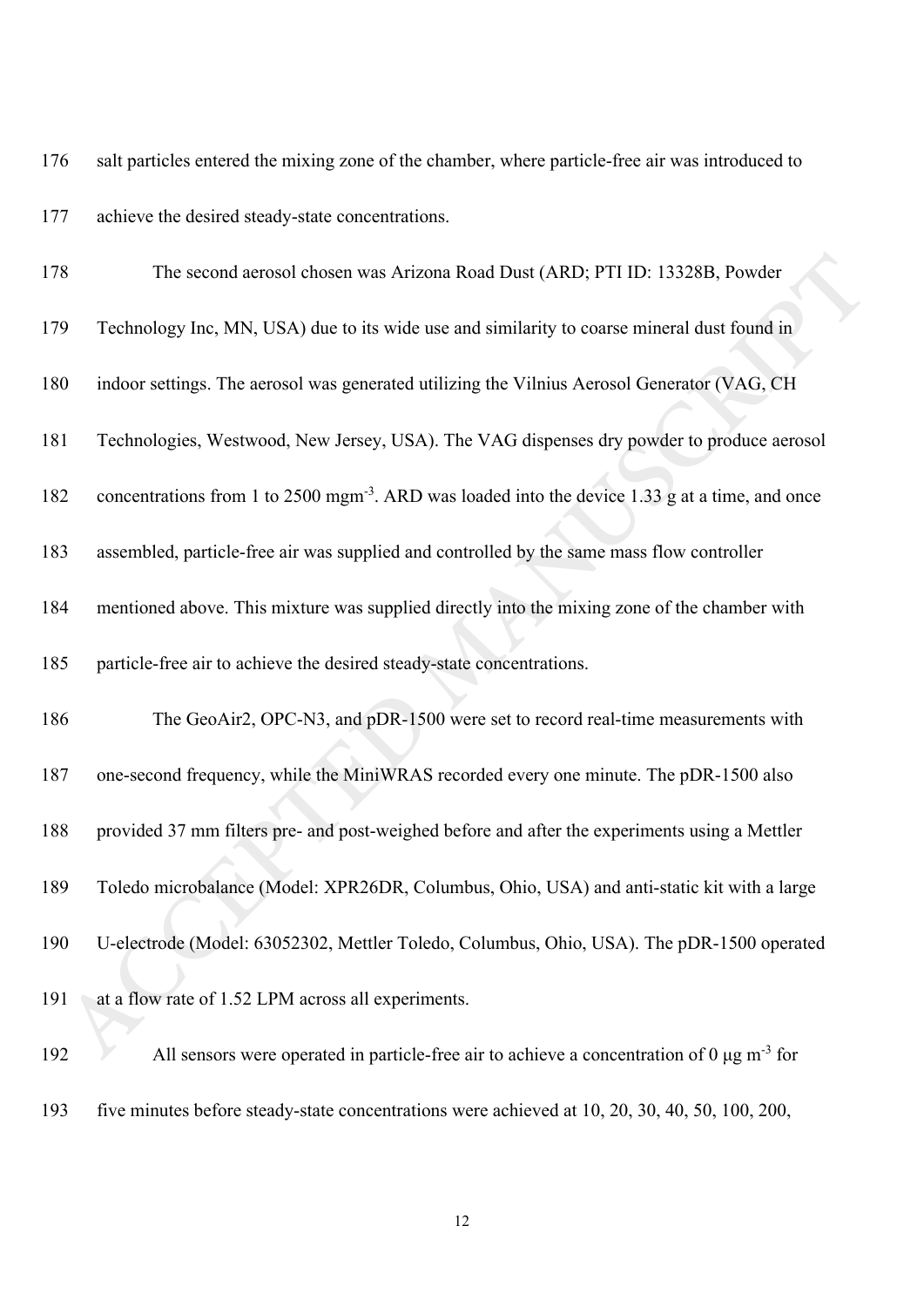| 194 | 300, 400, and 500 $\mu$ g m <sup>-3</sup> . The laboratory experiments were performed to simulate indoor                        |
|-----|---------------------------------------------------------------------------------------------------------------------------------|
| 195 | conditions at low (up to 50 $\mu$ g m <sup>-3</sup> ) and high (up to 500 $\mu$ g m <sup>-3</sup> ) concentrations. Calibrating |
| 196 | sensors at low and high concentrations have shown calibration differences, which justifies                                      |
| 197 | performing these separately (Sousan et al., 2021). Since the World Health Organization                                          |
| 198 | guidelines for air quality recommend a 25 $\mu$ g m <sup>-3</sup> 24-hour mean for PM <sub>2.5</sub> , twice the value of 50    |
| 199 | $\mu$ g m <sup>-3</sup> was chosen as the upper limit for low concentration (WHO, 2010). The high concentration                 |
| 200 | was based on the literature previously mentioned in the Introduction (Diapouli et al., 2008). The                               |
| 201 | pDR-1500 was used to monitor the steady-state concentrations achieved with salt and ARD                                         |
| 202 | aerosol. Aerosol size distribution of the SPS30 inside the GeoAir2, OPC-N3, and MiniWRAS                                        |
| 203 | were measured for salt and ARD aerosols in a previous study conducted by the author's (Sousan                                   |
| 204 | et al., 2021), therefore, these measurements were not included in this work.                                                    |
| 205 |                                                                                                                                 |
| 206 | 2.4 Experimental Setup to Determine the Effect of Relative Humidity                                                             |
| 207 | <b>2.4.1 Chamber Description</b>                                                                                                |
| 208 | The chamber used for the accuracy and bias assessment was too large to perform and control a                                    |
| 209 | humidity experiment. Therefore, smaller chambers were used for the humidity test. The relative                                  |
| 210 | humidity experiments were performed within two controlled, airtight Polyvinyl Chloride                                          |
| 211 | chambers measuring $0.36$ m $\times$ $0.30$ m $\times$ $0.22$ m (L $\times$ W $\times$ H) and connected by a 9.5 mm hose.       |
| 212 | Positive pressure was used to move air from the mixing chamber into the sampling chamber, as                                    |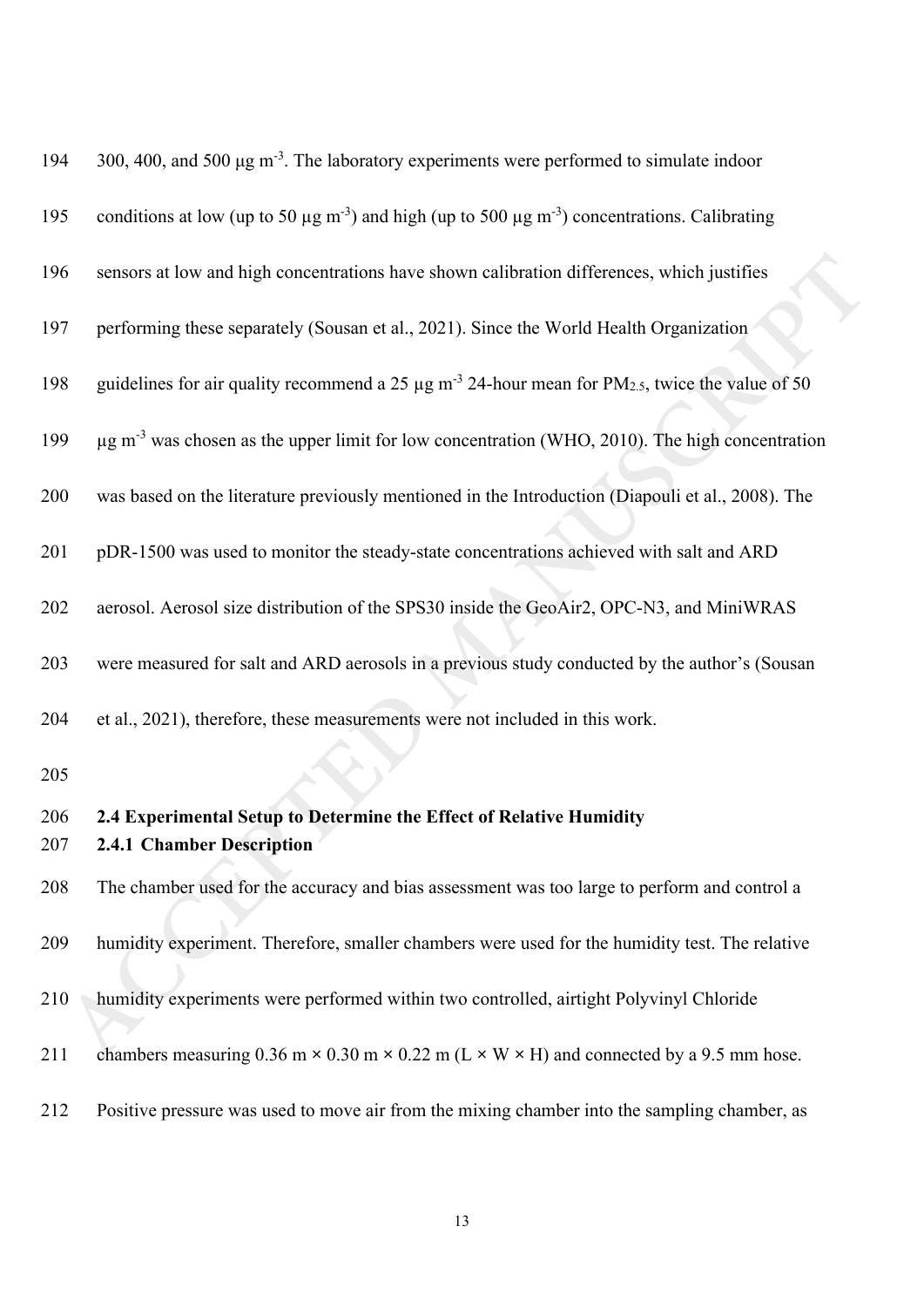

223



Figure 2. Experimental chamber designed to test the effects of different relative humidity levels on sensor reading of particulate mass.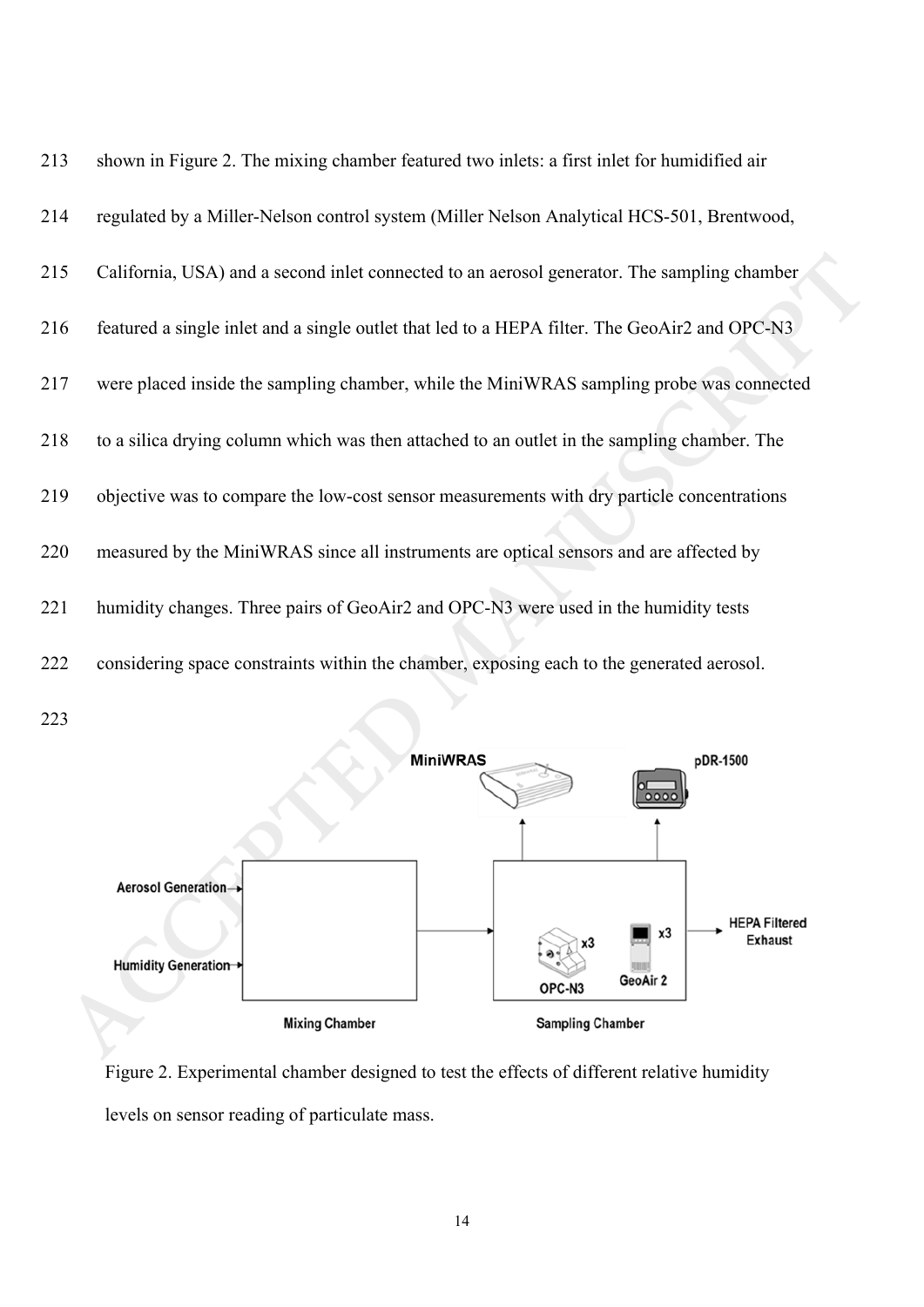| 225 | 2.4.2 Aerosol Generation and Humidity Change                                                                     |
|-----|------------------------------------------------------------------------------------------------------------------|
| 226 | Salt aerosol was generated using a Collison nebulizer (CH Technologies, Westwood, NJ, USA).                      |
| 227 | The nebulizer was operated using the same mass flow controller mentioned above with a 2% (by                     |
| 228 | wt.) solution of NaCl. Sensors were operated in particle-free air to achieve a $0 \mu g m^{-3}$ steady-state     |
| 229 | concentration for five minutes. Steady-state concentrations of salt aerosol were achieved at 25,                 |
| 230 | 50, 75, and 100 $\mu$ g m <sup>-3</sup> across five relative humidity levels of 30, 50, 70, 80, and 90% with the |
| 231 | Miller-Nelson. These steady-state concentrations were held for five minutes and monitored in                     |
| 232 | real-time with the MiniWRAS.                                                                                     |
| 233 |                                                                                                                  |
| 234 | 2.5 Field Deployment in Indoor Residential Environments                                                          |
| 235 | Indoor exposure constitutes a different range of aerosol sources: cigarettes and electronic                      |
| 236 | cigarettes, cooking oil, burning wood, incense, and possible outdoor sources such as dust and                    |
| 237 | wood smoke (Kulkarni et al., 2011). Therefore, the study team recruited 3 participants to deploy                 |
| 238 | air monitors in their homes in partnership with the Association of Mexicans in North Carolina                    |
| 239 | (Greenville, NC). Indoor air quality was monitored for 5 days at three different homes. We                       |
| 240 | recruited individuals who spend the majority of their time inside their homes because 1) daily                   |
| 241 | activities they undertake at home (e.g., cooking) would allow the study team to obtain both low                  |
| 242 | and high concentration data and 2) the study team had to visit their home every day during the                   |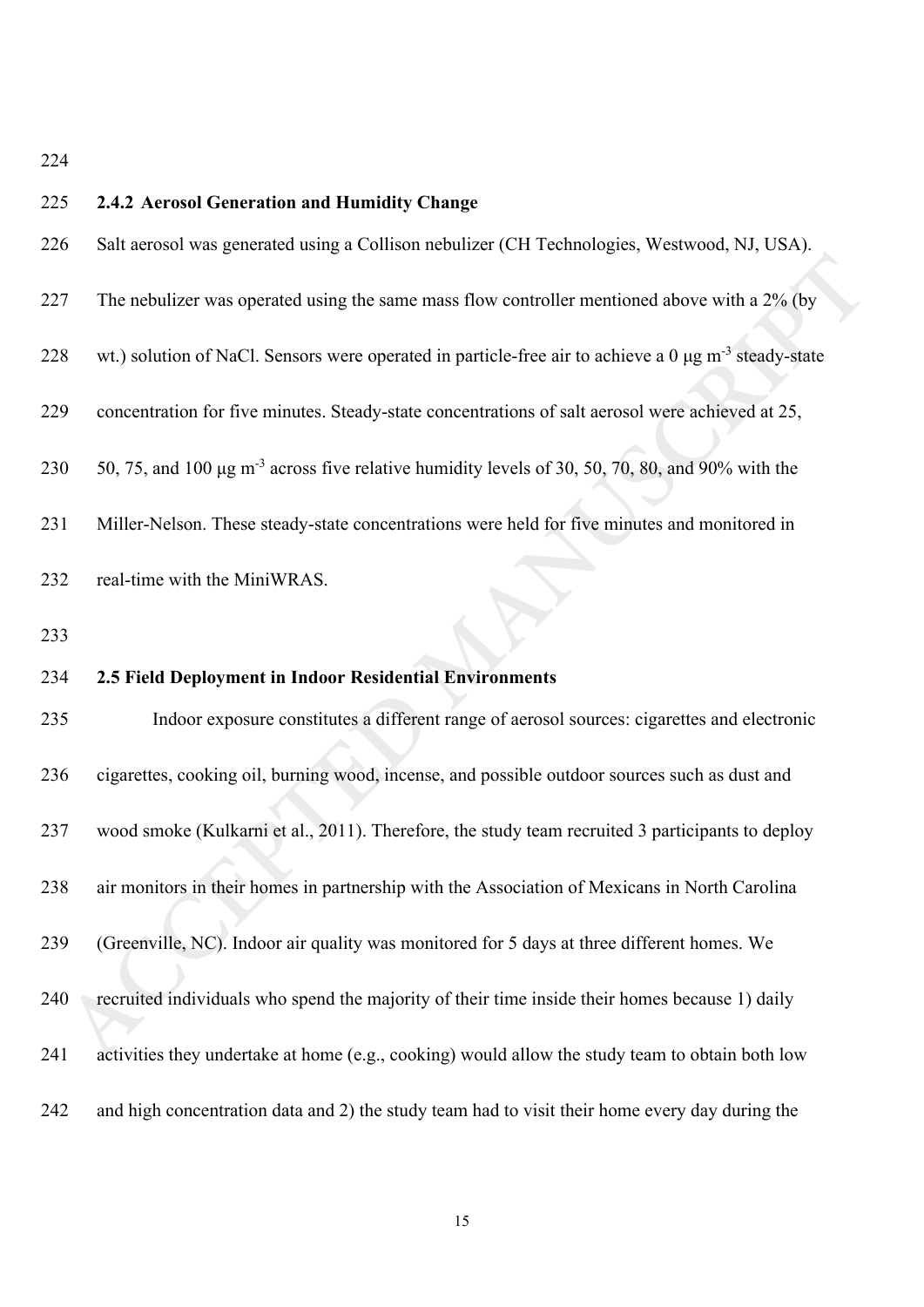| 243 | study to change the filter in the pDR-1500 every 24 hours. A single GeoAir2 unit was placed           |
|-----|-------------------------------------------------------------------------------------------------------|
| 244 | alongside a field blank filter and a pDR-1500 equipped with a cyclone for measuring PM2.5 and a       |
| 245 | 37-mm fiberglass filter (Whatman, CATNon.1827-037, Maidstone, United Kingdom) for                     |
| 246 | gravimetric analysis. The sampling location within the home was chosen based on the vicinity to       |
| 247 | regularly occupied living space and household activities such as cooking, where the kitchen was       |
| 248 | open to the living room. These locations were set upon tables in the living room, giving the          |
| 249 | devices a height comparable to a seated person. The living room next to an open kitchen for each      |
| 250 | house was chosen to quantify the exposure for those seated in the living area from activities in the  |
| 251 | kitchen. Photographs were not taken inside the homes to protect the privacy of the residents.         |
| 252 |                                                                                                       |
| 253 | 2.6 Data Analysis                                                                                     |
| 254 | 2.6.1 Accuracy, Bias and Precision                                                                    |
| 255 | PM <sub>2.5</sub> data for 32 GeoAir2 devices were averaged over one-minute and time-paired to create |
| 256 | representative tables and figures for each dataset and compared directly to the MiniWRAS              |
| 257 | reference device alongside the OPC-N3 and pDR-1500. The average measurement from the 32               |
| 258 | GeoAir2 and 6 OPC-N3'swere analyzed to determine slope, intercept, correlation coefficient (r),       |
| 259 | coefficient of determination $(r^2)$ , Bias and coefficient of variation (CV). The average            |
| 260 | measurements were compared to the MiniWRAS reference device for both data sets, salt and              |
| 261 | ARD aerosols. The statistics were calculated for both low and high concentration data. The            |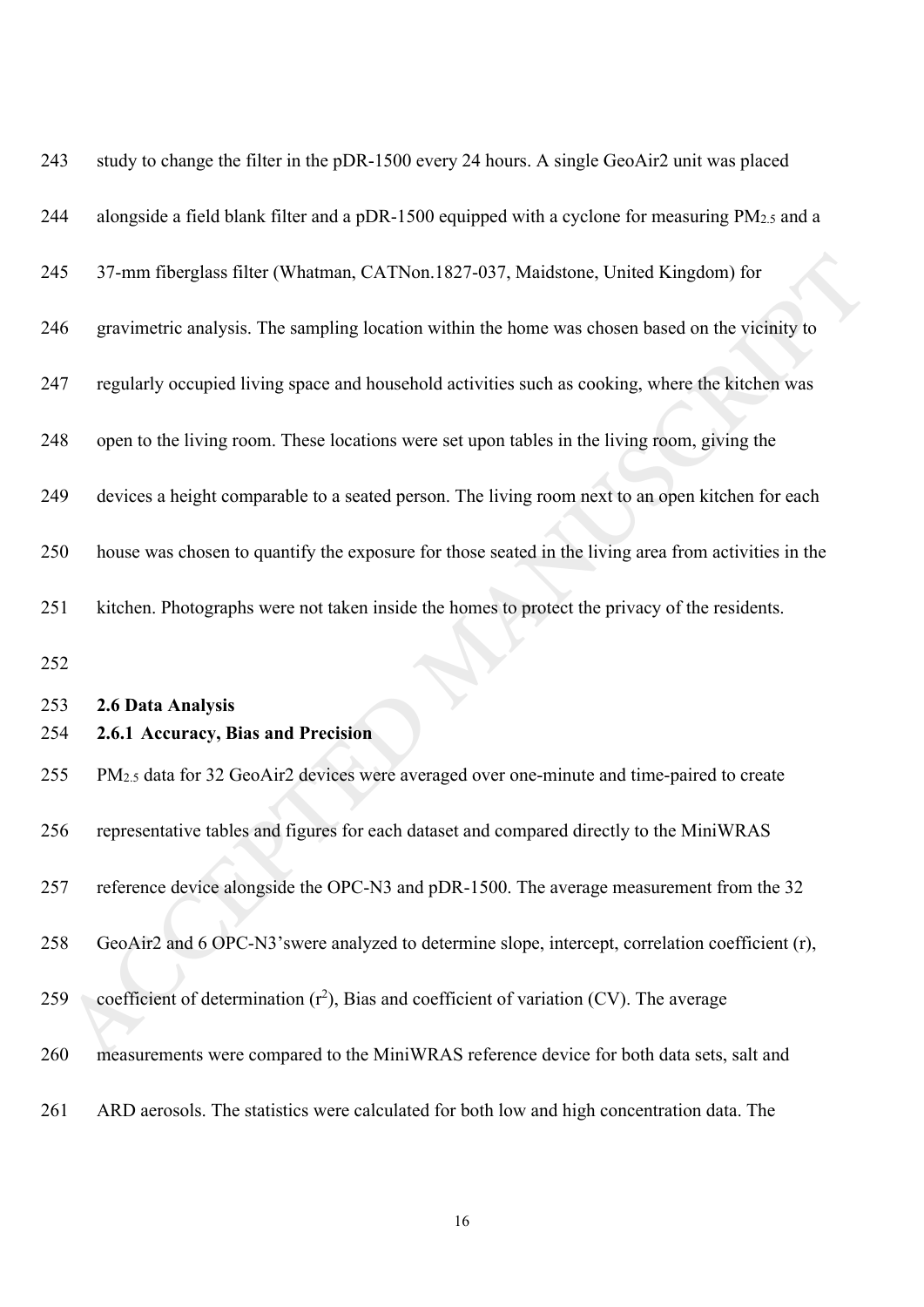| 262 | MiniWRAS data were filter-corrected by calculating the correction factor, the filter mass                             |  |  |  |  |  |  |
|-----|-----------------------------------------------------------------------------------------------------------------------|--|--|--|--|--|--|
| 263 | concentration divided by the average MiniWRAS real-time measurements. After this analysis, a                          |  |  |  |  |  |  |
| 264 | comparison was made to EPA and National Institute for Occupational Safety and Health                                  |  |  |  |  |  |  |
| 265 | (NIOSH) acceptance criteria which include a slope of $1.0 \pm 0.1$ , an intercept of $0 \pm 5 \,\mu g \text{ m}^{-3}$ |  |  |  |  |  |  |
| 266 | (EPA), $r \ge 0.97$ , a bias percentage of $\pm 10\%$ (NIOSH), and CV values up to 10% (EPA) (NIOSH,                  |  |  |  |  |  |  |
| 267 | 2012; EPA, 2016; Sousan et al., 2016b; Sousan et al., 2021). Bias and CV values were calculated                       |  |  |  |  |  |  |
| 268 | using the following equations:                                                                                        |  |  |  |  |  |  |
| 269 | % Sensor Bias = $(Sensor - MiniWRAS) / MiniWRAS \times 100$<br>(1)                                                    |  |  |  |  |  |  |
| 270 | $CV = Standard Deviation / Sensor$<br>(2)                                                                             |  |  |  |  |  |  |
| 271 | where Sensor is the average value reported by the low-cost sensors for the given minute of                            |  |  |  |  |  |  |
| 272 | steady-state. MiniWRAS is the filter-corrected value reported by the MiniWRAS for the given                           |  |  |  |  |  |  |
| 273 | minute of steady-state. Standard Deviation is the standard deviation between the individual                           |  |  |  |  |  |  |
| 274 | sensors.                                                                                                              |  |  |  |  |  |  |
| 275 | 2.6.2 Slope Analysis                                                                                                  |  |  |  |  |  |  |
| 276 | For each experiment, for low and high concentrations of salt and ARD aerosol, 50% of the                              |  |  |  |  |  |  |
| 277 | sensors were chosen that fall within the mean slope value to identify possible sensors that can be                    |  |  |  |  |  |  |
| 278 | calibrated using one correction factor (slope value) for all experiments. Finally, we identified the                  |  |  |  |  |  |  |
| 279 | sensors that can be chosen for field deployment using one calibration slope factor if the slope                       |  |  |  |  |  |  |
| 280 | values fall within less than a Z% of the mean slope for at least three experiments. The Z value is                    |  |  |  |  |  |  |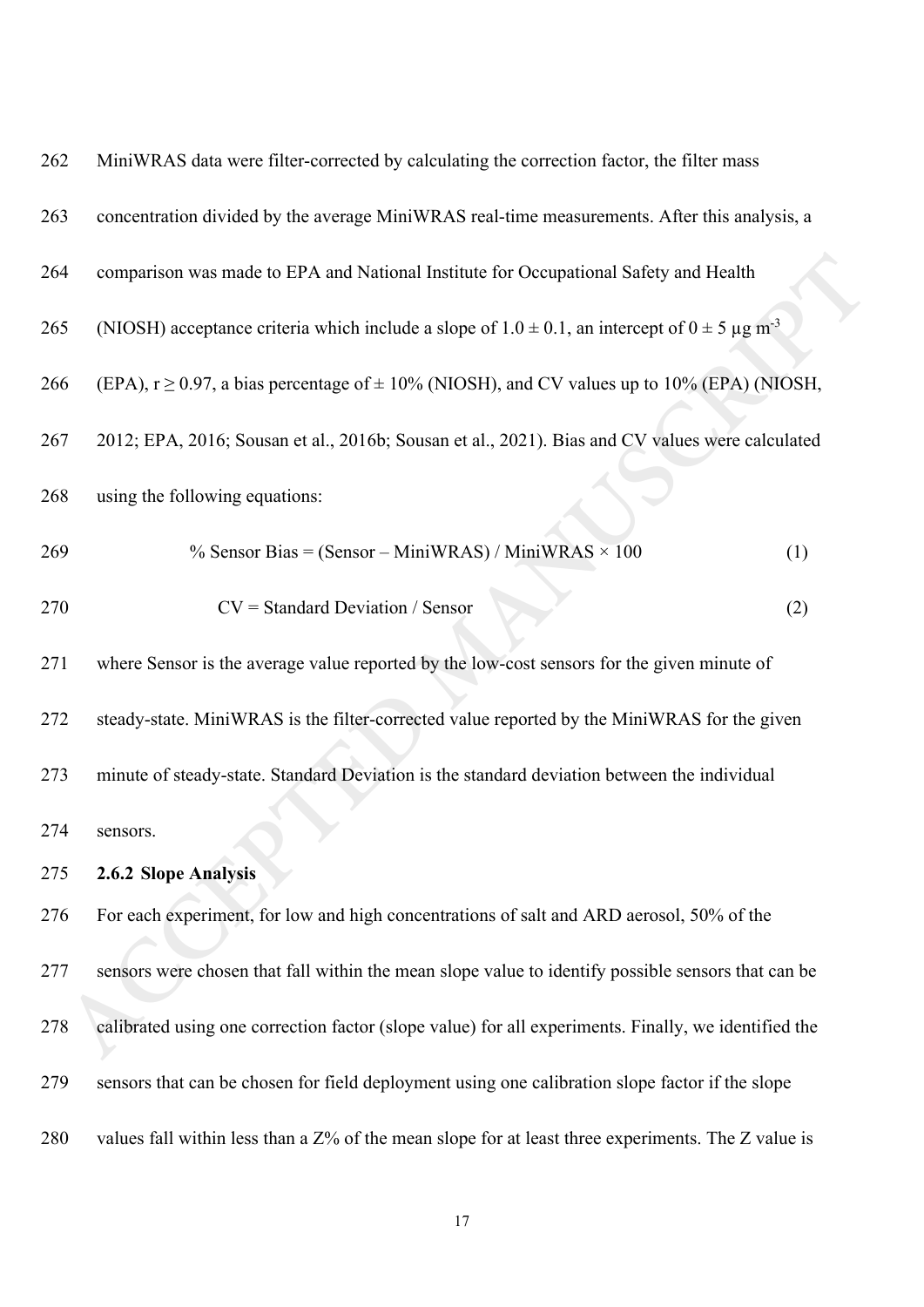| 281        | determined by slopes derived from the GeoAir2. Finally, a normal distribution curve was created               |
|------------|---------------------------------------------------------------------------------------------------------------|
| 282        | to collectively compare the range of slope values reported from the salt and ARD experiments for              |
| 283        | low and high concentrations.                                                                                  |
| 284        | 2.6.3 Humidity Correction                                                                                     |
| 285        | The reported concentrations of PM <sub>2.5</sub> by the low-cost sensors were averaged between the            |
| 286        | achieved steady states to provide a mean value that could then be compared to the MiniWRAS                    |
| 287        | reference device. SPSS was used to analyze variance and a Tukey post hoc test to derive                       |
| 288        | regression equations between humidity and mass concentrations.                                                |
| 289        | 2.6.4 Field Evaluation                                                                                        |
| 290        | After deployment, pDR-1500 real-time data was filter-corrected, similar to the MiniWRAS. In                   |
| 291        | addition, a time-series plot was created for the GeoAir2 data with the filter-corrected pDR-1500              |
| 292        | data for the three-home deployments. The slope, intercept, and r <sup>2</sup> values were calculated for each |
| 293        | home.                                                                                                         |
| 294        |                                                                                                               |
| 295<br>296 | <b>RESULTS AND DISCUSSION</b><br>$3^{\circ}$<br>3.1 Accuracy, Bias and Precision                              |
| 297        | Accuracy results between the three instruments compared to the MiniWRAS reference                             |
| 298        | device are shown in Table 2 for salt and ARD aerosols. During salt generation, the GeoAir2,                   |
| 299        | OPC-N3, and pDR-1500 maintained a high correlation with the MiniWRAS reference device,                        |
| 300        | suggesting a linear regression, although slope variation remained high between devices. Both                  |
| 301        | low-cost sensors met acceptance criteria based on intercept and r value for low concentrations of             |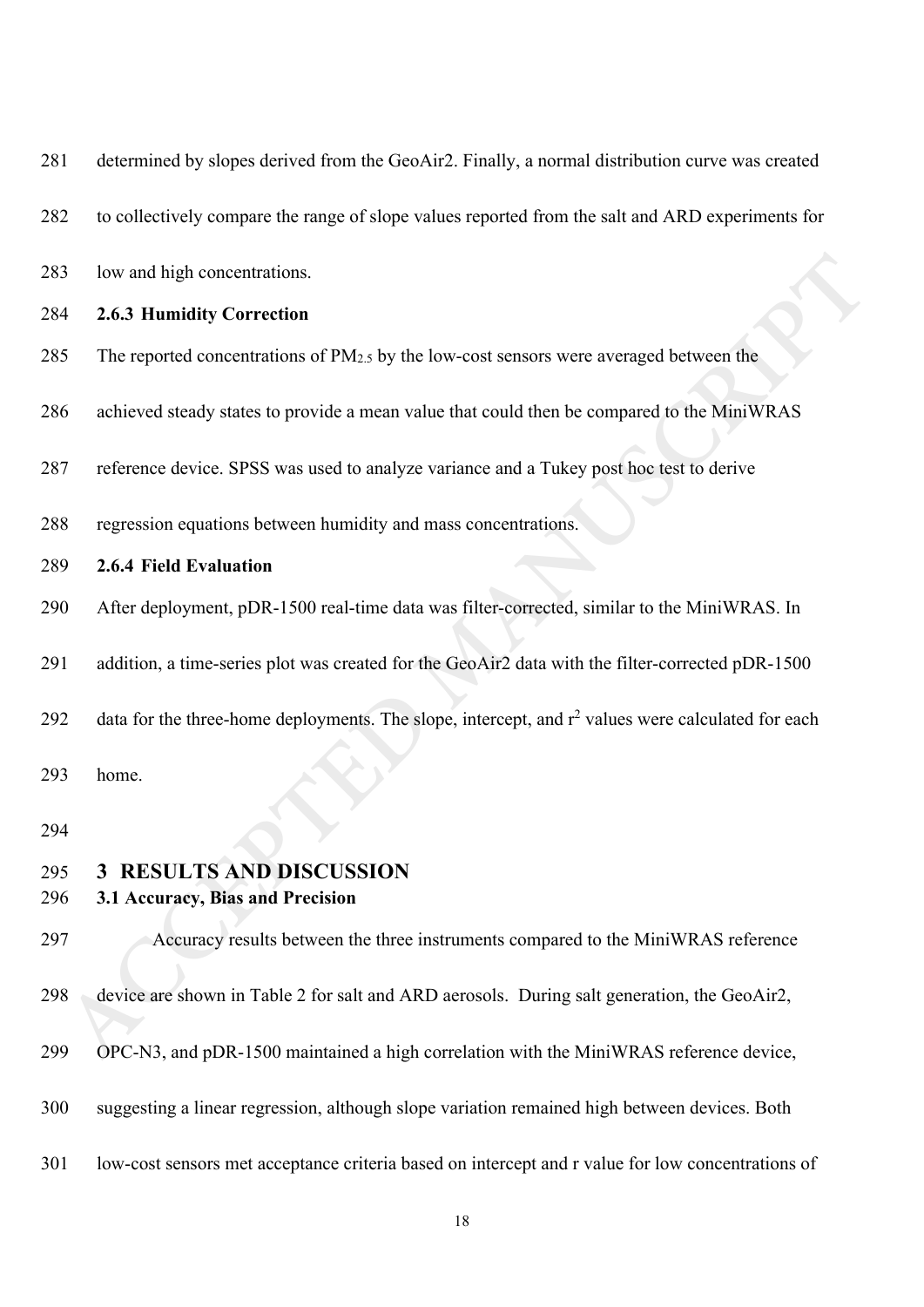| 302 | salt and ARD aerosols. However, the only device that fully met EPA acceptance criteria of the  |
|-----|------------------------------------------------------------------------------------------------|
| 303 | slope, intercept, and r value was the GeoAir2 during low ARD aerosol concentrations, though it |
| 304 | did not meet NIOSH bias criteria. Bias calculations suggest that the GeoAir2 consistently      |
| 305 | underestimated both aerosols and concentrations, while the OPC-N3 overestimated salt aerosol.  |
| 306 | These findings remained consistent with previous findings in Sousan et al. (2021), with        |
| 307 | correlation values remaining greater than 0.96. Nguyen et al. (2021) also produced a similar   |
| 308 | result, an $r^2$ of 0.95 for the SPS30 PM <sub>2.5</sub> measurements.                         |

| 4      | did not meet NIOSH bias criteria. Bias calculations suggest that the GeoAir2 consistently                        |         |        |       |             |  |           |                        |        |
|--------|------------------------------------------------------------------------------------------------------------------|---------|--------|-------|-------------|--|-----------|------------------------|--------|
| 5      | underestimated both aerosols and concentrations, while the OPC-N3 overestimated salt aerosol.                    |         |        |       |             |  |           |                        |        |
| 6      | These findings remained consistent with previous findings in Sousan et al. (2021), with                          |         |        |       |             |  |           |                        |        |
| 7      | correlation values remaining greater than 0.96. Nguyen et al. (2021) also produced a similar                     |         |        |       |             |  |           |                        |        |
| 8<br>9 | result, an $r^2$ of 0.95 for the SPS30 PM <sub>2.5</sub> measurements.                                           |         |        |       |             |  |           |                        |        |
|        | Table 2. Evaluation of average correlation factors across measuring devices compared to the                      |         |        |       |             |  |           |                        |        |
|        | MiniWRAS reference device during tests involving salt and ARD aerosols at low and high                           |         |        |       |             |  |           |                        |        |
|        | concentrations <sup>a</sup> . Relative humidity (35 $\pm$ 5%) and temperature (23 $\pm$ 2°C) were at normal room |         |        |       |             |  |           |                        |        |
|        | conditions.                                                                                                      |         |        |       |             |  |           |                        |        |
|        |                                                                                                                  |         |        |       |             |  |           |                        |        |
|        |                                                                                                                  |         | No. of |       |             |  |           |                        |        |
|        | Concentration Instrument Samples                                                                                 |         |        | Slope | Intercept r |  | $r^2$     | % Bias                 | $\%CV$ |
|        | Salt Low                                                                                                         |         |        |       |             |  |           |                        |        |
|        | Concentration pDR                                                                                                |         | 36     | 1.12  | 0.42        |  | 0.99 0.98 | 14.47                  |        |
|        |                                                                                                                  | OPC-N3  | 36     | 0.67  | 0.82        |  |           | $0.98$ $0.86$ $-28.10$ | 39.82  |
|        |                                                                                                                  | GeoAir2 | 36     | 0.53  | $-0.46$     |  |           | $0.96$ $0.93$ $-49.34$ | 20.58  |
|        |                                                                                                                  |         |        |       |             |  |           |                        |        |
|        | Salt High                                                                                                        |         |        |       |             |  |           |                        |        |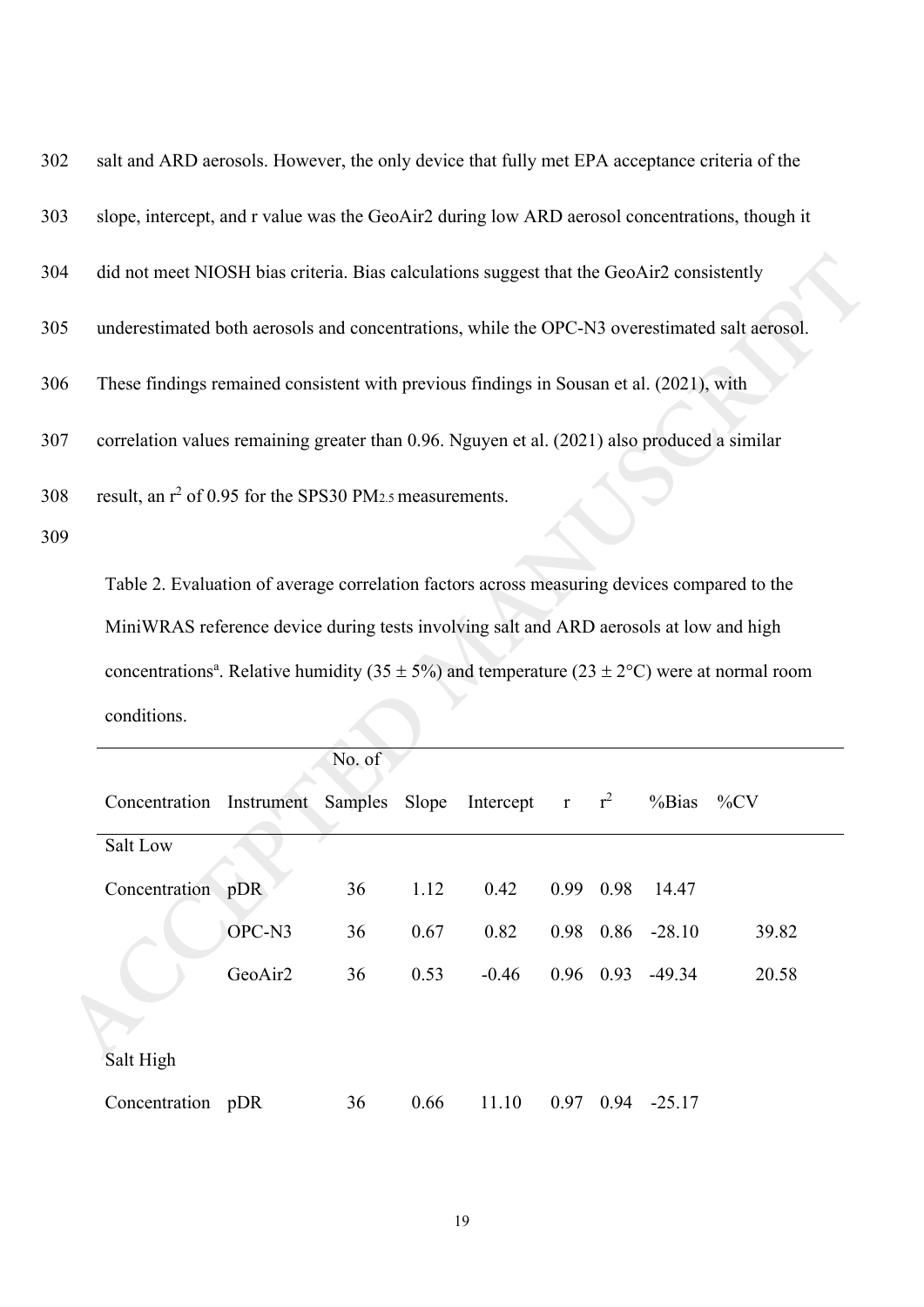|                                                                                                     | OPC-N3                                                                                                                                                                                                                                               | 36 | 0.72 | $-24.33$ |               |      | 0.99 0.99 -37.78   | 49.50 |
|-----------------------------------------------------------------------------------------------------|------------------------------------------------------------------------------------------------------------------------------------------------------------------------------------------------------------------------------------------------------|----|------|----------|---------------|------|--------------------|-------|
|                                                                                                     | GeoAir2                                                                                                                                                                                                                                              | 36 | 0.34 | 20.23    |               |      | $0.98$ 0.97 -51.52 | 20.16 |
|                                                                                                     |                                                                                                                                                                                                                                                      |    |      |          |               |      |                    |       |
|                                                                                                     |                                                                                                                                                                                                                                                      |    |      |          |               |      |                    |       |
| <b>ARD Low</b>                                                                                      |                                                                                                                                                                                                                                                      |    |      |          |               |      |                    |       |
| Concentration pDR                                                                                   |                                                                                                                                                                                                                                                      | 36 | 1.67 | $-2.58$  | 0.99          | 0.99 | 51.53              |       |
|                                                                                                     | OPC-N3                                                                                                                                                                                                                                               | 36 | 2.33 | 0.13     |               |      | 0.99 0.99 134.83   | 41.47 |
|                                                                                                     | GeoAir2                                                                                                                                                                                                                                              | 36 | 0.99 | $-2.86$  | 0.99          |      | $0.99 - 18.67$     | 37.63 |
|                                                                                                     |                                                                                                                                                                                                                                                      |    |      |          |               |      |                    |       |
| <b>ARD High</b>                                                                                     |                                                                                                                                                                                                                                                      |    |      |          |               |      |                    |       |
| Concentration pDR                                                                                   |                                                                                                                                                                                                                                                      | 36 | 1.48 | 18.17    | $0.98 - 0.97$ |      | 64.11              |       |
|                                                                                                     | OPC-N3                                                                                                                                                                                                                                               | 36 | 1.91 | 27.93    | 0.99          | 0.98 | 112.40             | 41.00 |
|                                                                                                     | GeoAir2                                                                                                                                                                                                                                              | 36 | 0.85 | 6.71     | 0.99          | 0.98 | $-9.24$            | 38.74 |
|                                                                                                     | <sup>a</sup> The low concentrations are considered to be 0 to 50 $\mu$ g m <sup>-3</sup> based on EPAs PM2.5 standard for<br>35 µg m <sup>-3</sup> , while high concentrations are considered to be 50 to 500 µg m <sup>-3</sup> in this experiment. |    |      |          |               |      |                    |       |
|                                                                                                     | The scatter plots for the average low-cost PM <sub>2.5</sub> measurements compared to the filter-                                                                                                                                                    |    |      |          |               |      |                    |       |
| corrected MiniWRAS PM <sub>2.5</sub> measurements for low and high salt concentrations are shown in |                                                                                                                                                                                                                                                      |    |      |          |               |      |                    |       |
| Figure 3. Salt aerosol exposure showed a distinct tendency to underestimate in both low-cost        |                                                                                                                                                                                                                                                      |    |      |          |               |      |                    |       |
| sensors compared to the MiniWRAS reference device. However, the OPC-N3 showed to                    |                                                                                                                                                                                                                                                      |    |      |          |               |      |                    |       |

| 311 | The scatter plots for the average low-cost PM <sub>2.5</sub> measurements compared to the filter-   |
|-----|-----------------------------------------------------------------------------------------------------|
| 312 | corrected MiniWRAS PM <sub>2.5</sub> measurements for low and high salt concentrations are shown in |
| 313 | Figure 3. Salt aerosol exposure showed a distinct tendency to underestimate in both low-cost        |
| 314 | sensors compared to the MiniWRAS reference device. However, the OPC-N3 showed to                    |
| 315 | underestimate less severely than the GeoAir2. This trend was visible in low and high                |
| 316 | concentrations of salt aerosol, with sensors tending to underestimate. These results were           |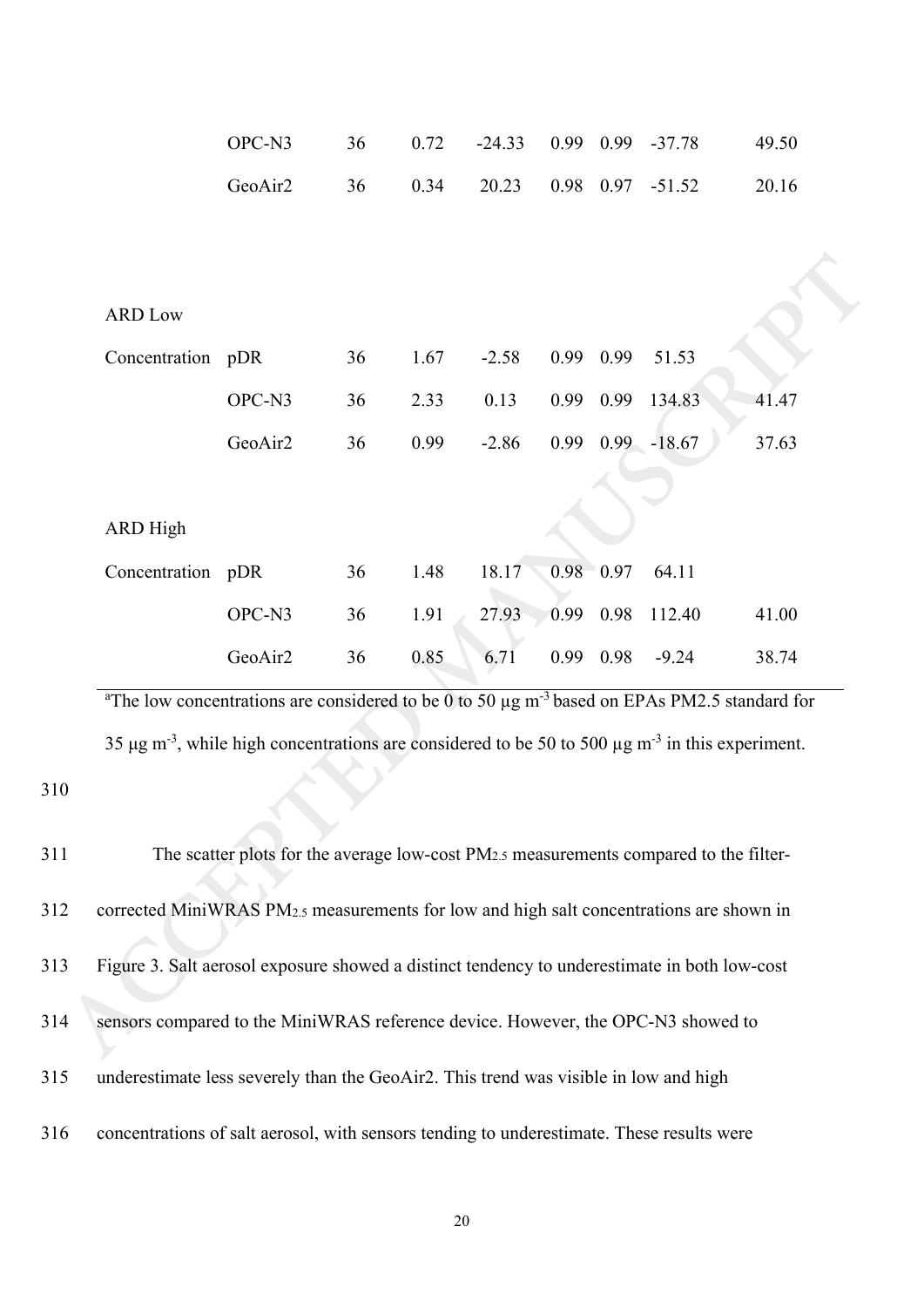





a) Salt at low concentrations b) Salt at high concentrations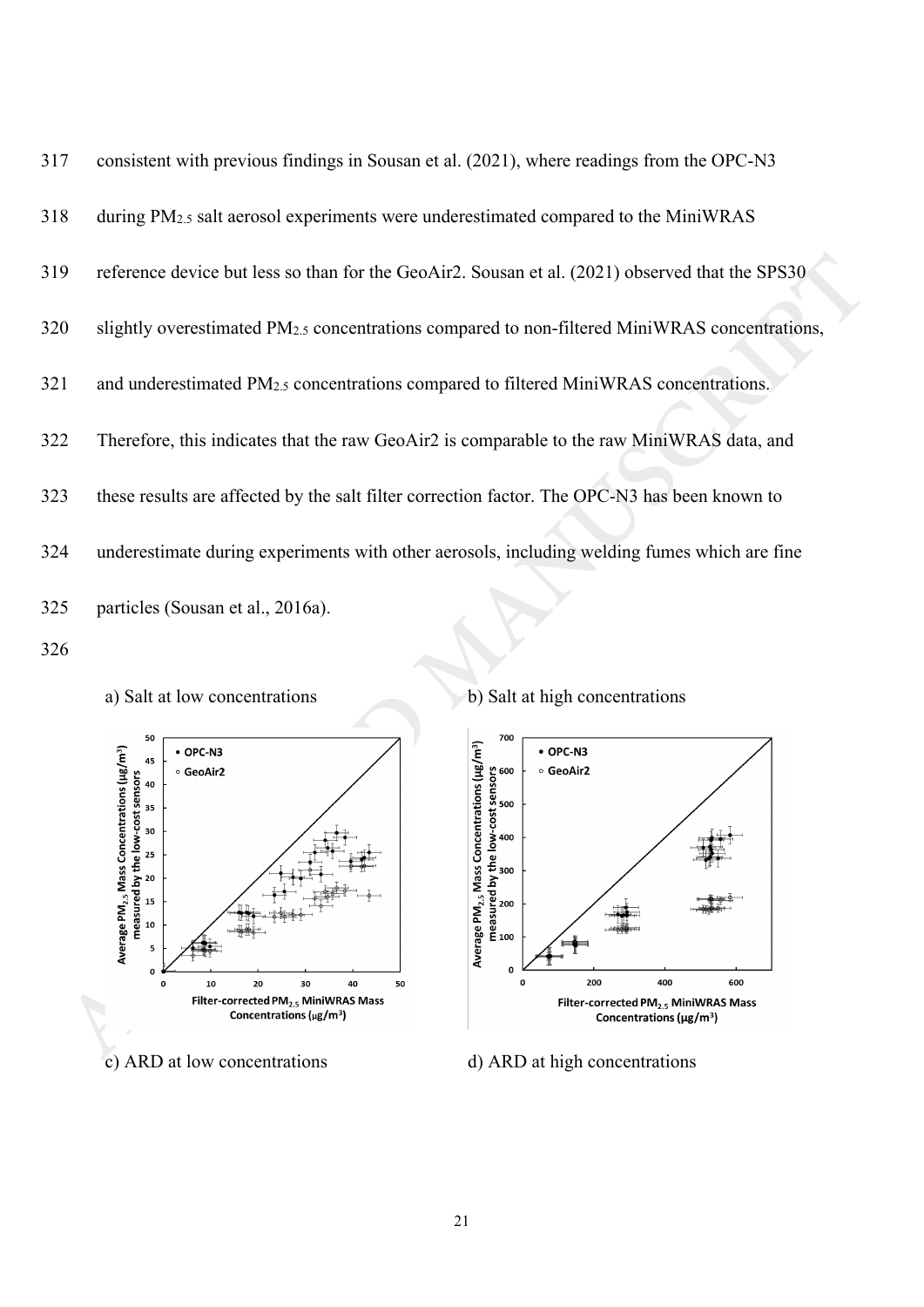

Figure 3. The average PM2.5 mass concentrations measurements by the low-cost sensors compared to the filter-corrected MiniWRAS measurements for a) salt at low concentrations, b) salt at high concentrations, c) ARD at low concentrations and d) ARD at high concentrations. Relative humidity (35  $\pm$  5%) and temperature (23  $\pm$  2°C) were at normal room conditions.

|     | Average PM <sub>2.5</sub> Mass Conce<br>measured by the low<br>50<br>40<br>30<br>20<br>10                                    | Average PM <sub>2.5</sub> Mass Conce<br>measured by the low<br>400<br>300<br>200<br>100<br>0                                   |  |
|-----|------------------------------------------------------------------------------------------------------------------------------|--------------------------------------------------------------------------------------------------------------------------------|--|
|     | 80<br>100<br>20<br>40<br>60<br>Filter-corrected PM <sub>2.5</sub> MiniWRAS Mass<br>Concentrations ( $\mu$ g/m <sup>3</sup> ) | 200<br>400<br>600<br>$\Omega$<br>Filter-corrected PM <sub>2.5</sub> MiniWRAS Mass<br>Concentrations ( $\mu$ g/m <sup>3</sup> ) |  |
|     | Figure 3. The average PM <sub>2.5</sub> mass concentrations measurements by the low-cost sensors                             |                                                                                                                                |  |
|     | compared to the filter-corrected MiniWRAS measurements for a) salt at low concentrations, b)                                 |                                                                                                                                |  |
|     | salt at high concentrations, c) ARD at low concentrations and d) ARD at high concentrations.                                 |                                                                                                                                |  |
|     | Relative humidity (35 $\pm$ 5%) and temperature (23 $\pm$ 2°C) were at normal room conditions.                               |                                                                                                                                |  |
| 327 | The scatter plots for low and high ARD concentrations showed a tendency of                                                   |                                                                                                                                |  |
| 328 | overestimation by the OPC-N3 compared to the MiniWRAS reference device (Figure 3), which is                                  |                                                                                                                                |  |
| 329 | consistent with previous findings in Sousan et al. (2021). The GeoAir2 monitor was significantly                             |                                                                                                                                |  |
| 330 | closer to the MiniWRAS reference device during ARD generation than the salt generation,                                      |                                                                                                                                |  |
| 331 | though it was slightly underestimated. These results yielded a linear relationship between the                               |                                                                                                                                |  |
| 332 | GeoAir2 and the MiniWRAS. This result is slightly different from the one in Sousan et al.                                    |                                                                                                                                |  |
| 333 | (2021), which concluded that SPS30 significantly underestimated concentrations of ARD                                        |                                                                                                                                |  |
| 334 | compared to the MiniWRAS. However, the results of the current study are more reliable because                                |                                                                                                                                |  |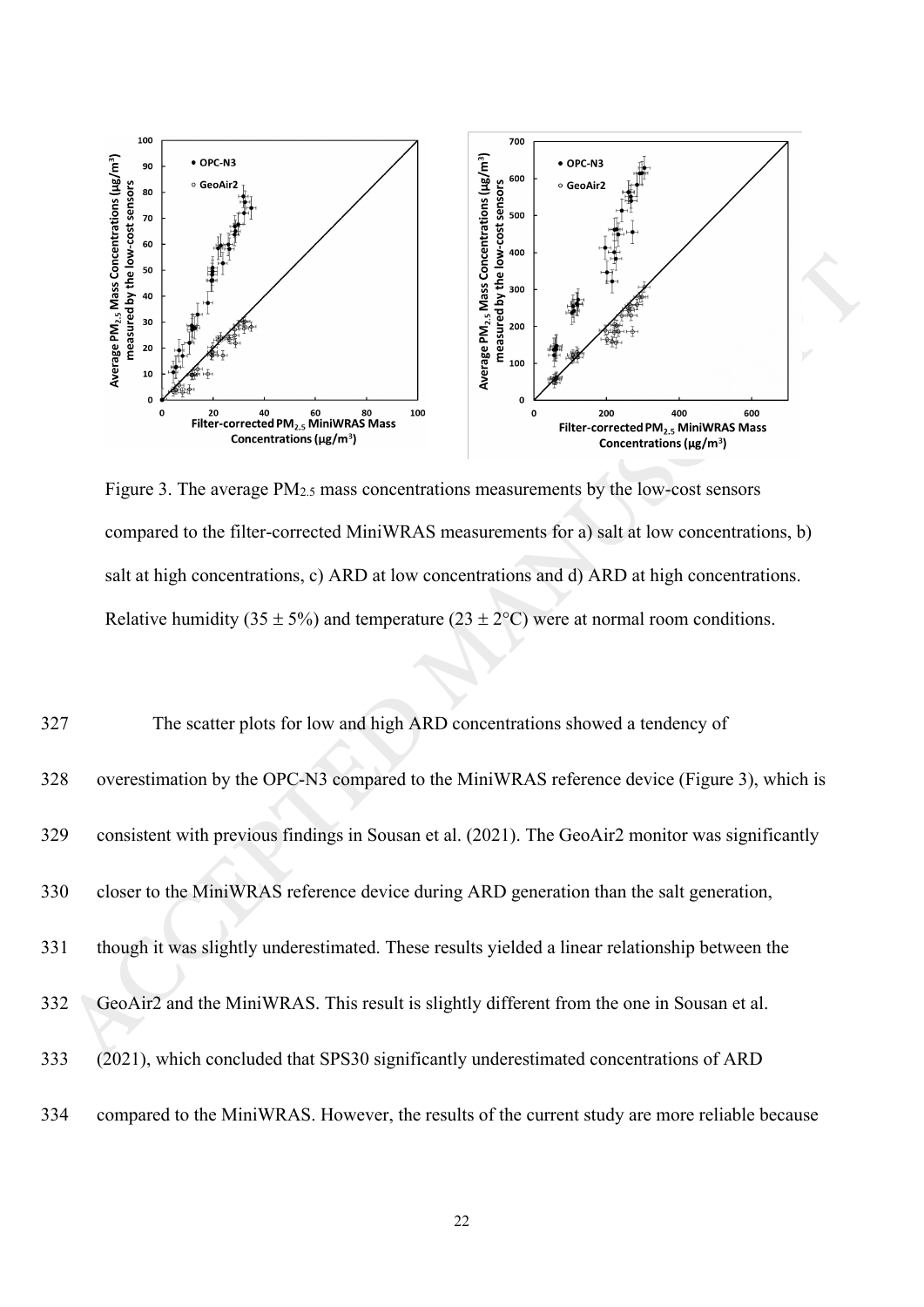| 335 | we tested 32 units of SPS30, while 3 units were tested in the previous study. The findings of this  |
|-----|-----------------------------------------------------------------------------------------------------|
| 336 | study suggest that the GeoAir2 is a more suitable platform for measuring indoor dust aerosol than   |
| 337 | the OPC-N3.                                                                                         |
| 338 |                                                                                                     |
| 339 | 3.2 Slope Analysis                                                                                  |
| 340 | Comparing the reported slope values of each GeoAir2 device to the mean slope of each                |
| 341 | respective experiment showed that only 19 devices met the criteria three or more times.             |
| 342 | Therefore, an interval of $Z = 20\%$ was chosen to allow at least half of the devices to report at  |
| 343 | least two mean slopes within the acceptable threshold. The mean slopes for low and high             |
| 344 | concentrations of salt and ARD were 0.53, 0.33, 0.98, and 0.8, respectively. Similar results have   |
| 345 | been produced in a larger-scale calibration using Sharp low-cost sensors (GP2Y1010AU0F,             |
| 346 | Sharp Electronics, Osaka, Japan) (Sousan et al., 2018).                                             |
| 347 | The salt and ARD normal distributions for all the slopes, low and high concentrations, of           |
| 348 | the GeoAir2 are displayed in Figure 4. These results show that when the GeoAir2 was calibrated      |
| 349 | with salt, all the sensors underestimated the true concentrations for low and high concentrations.  |
| 350 | In contrast, when the GeoAir2 was calibrated with ARD, 53% of the sensors underestimated the        |
| 351 | low concentrations and 75% underestimated the high concentrations. Therefore, the range of          |
| 352 | slopes reported for salt aerosol was narrower than for ARD aerosol. It may be because the           |
| 353 | manufacturer calibrates the SPS30 with salt aerosol (Sousan et al., 2021). In addition, the results |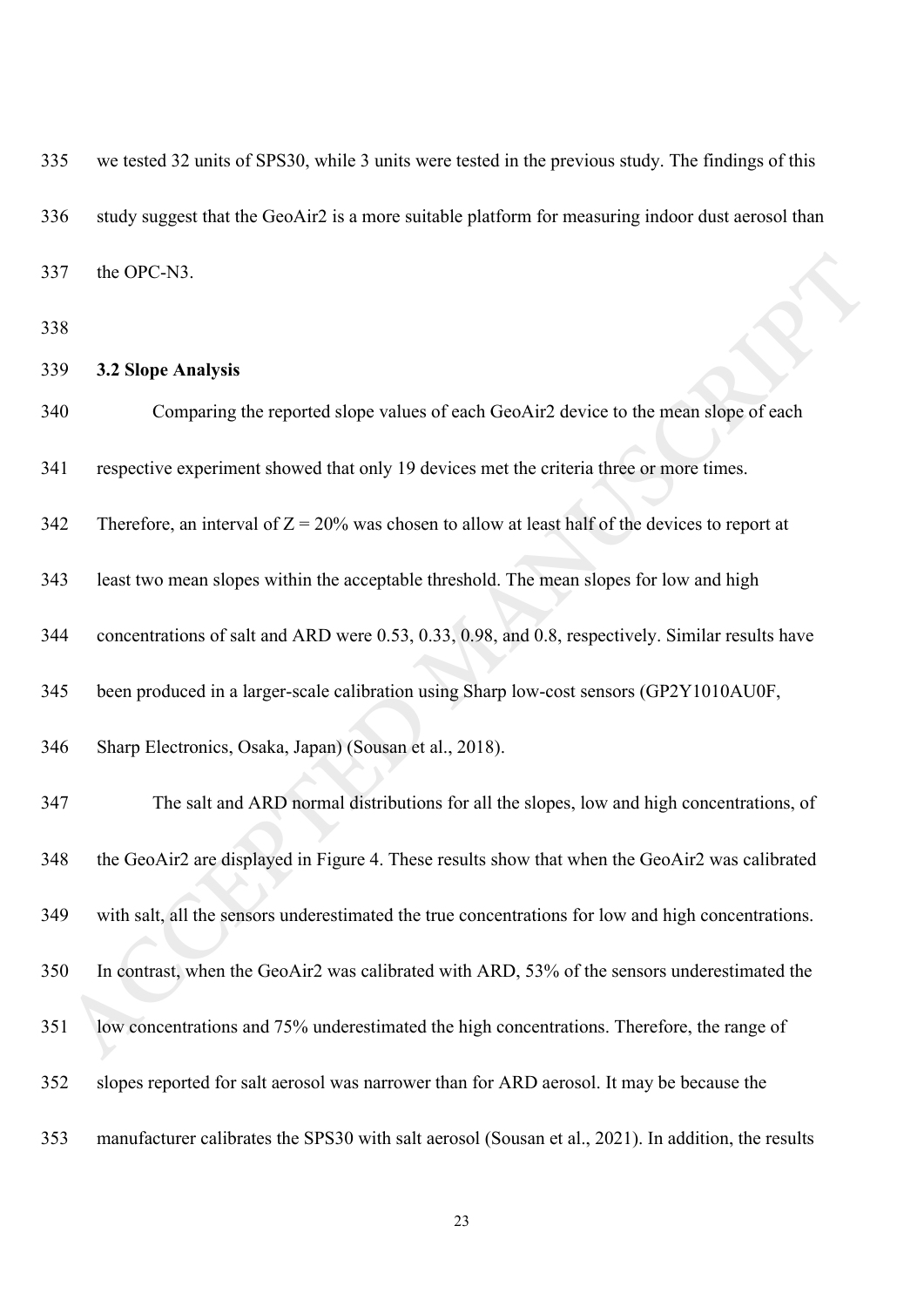



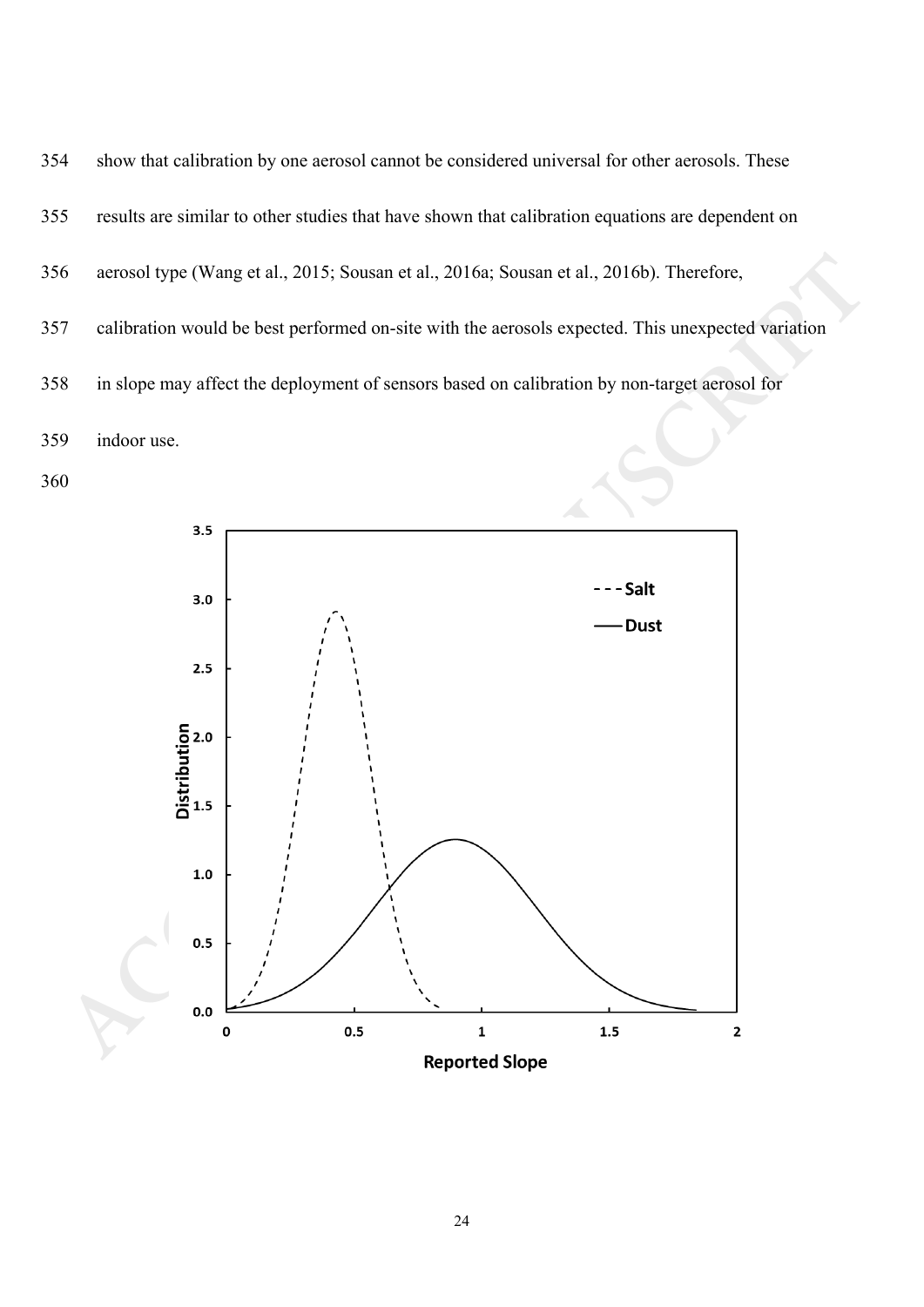Figure 4. The normal distribution of slopes was recorded by the GeoAir2 units across all salt aerosol testing.

361

## 362 **3.3 Humidity Correction**

| 362 | <b>3.3 Humidity Correction</b>                                                                                            |
|-----|---------------------------------------------------------------------------------------------------------------------------|
| 363 | PM <sub>2.5</sub> mass concentrations of the OPC-N3 and GeoAir2 compared to the MiniWRAS at                               |
| 364 | different humidity levels are shown in Figure 5. For the OPC-N3, humidity effects were large,                             |
| 365 | where PM <sub>2.5</sub> mass concentrations increased 425% for low concentrations (25 to 50 $\mu$ g m <sup>-3</sup> ) and |
| 366 | 181% for high concentrations (75 to 100 µg m <sup>-3</sup> ) when the humidity changed from 50% to 90%,                   |
| 367 | respectively. For the GeoAir2, the humidity effects were much lower, where PM2.5 mass                                     |
| 368 | concentrations increased 100% for low concentrations and 137% for high concentrations when                                |
| 369 | the humidity changed from 50% to 90%, respectively. The change in relative humidity increased                             |
| 370 | the overestimation for both low-cost sensors due to hygroscopic growth in both low and high                               |
| 371 | concentrations. The increase in magnitude was also found in another study (Zou et al., 2021).                             |
| 372 | This level of hygroscopic growth was also observed for the SPS30 and OPC-N3 in Wang et al.                                |
| 373 | (2021).                                                                                                                   |
|     | a) OPC-N3<br>b) GeoAir2                                                                                                   |
|     |                                                                                                                           |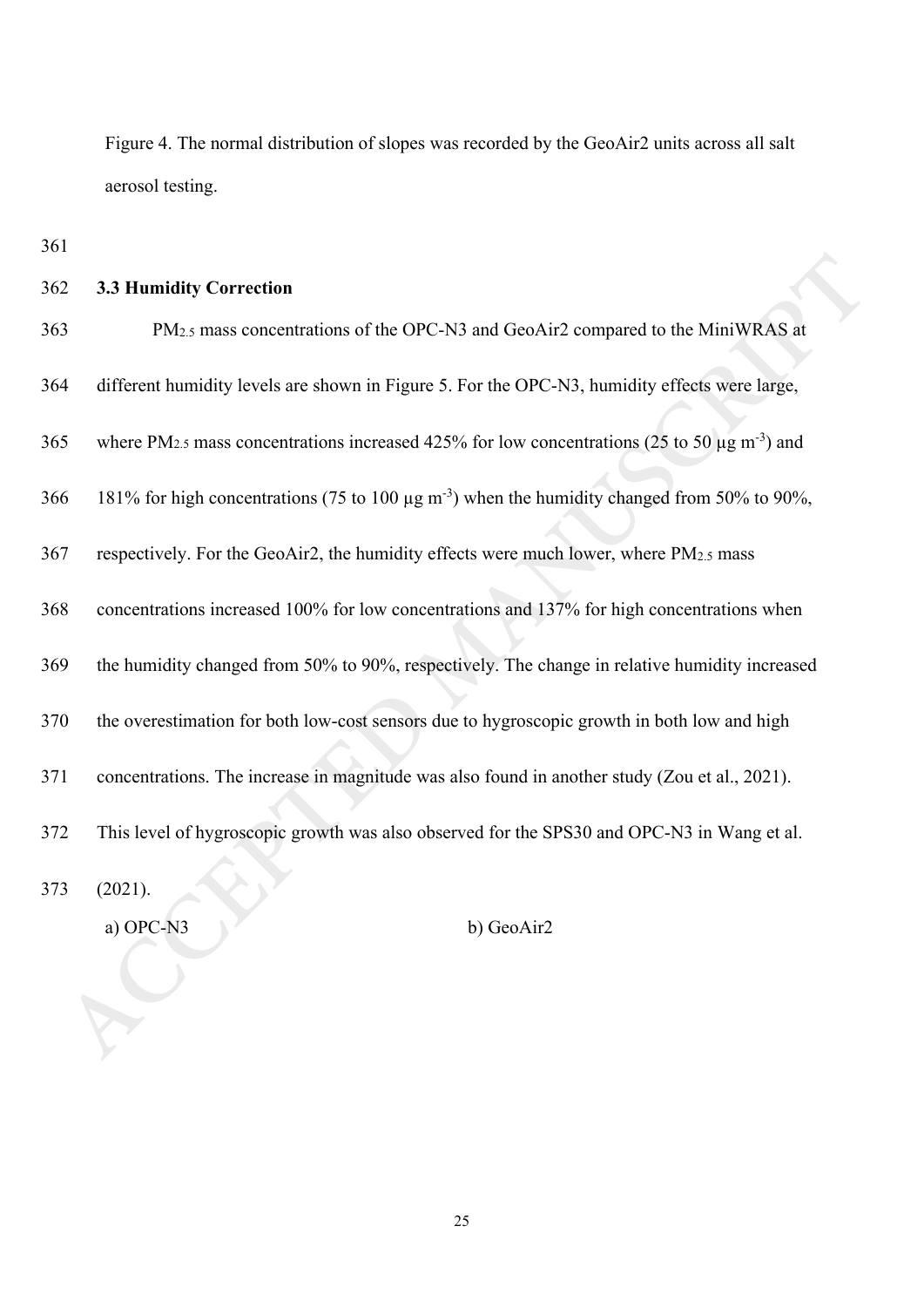

Figure 5: Relative humidity (%) effects on PM<sub>2.5</sub> concentrations ( $\mu$ g m<sup>-3</sup>) detected by the a) OPC-N3 and b) GeoAir2 compared to the MiniWRAS (MW) PM2.5 concentration at different steady states of salt aerosol. The MW was not affected by the humidity because the particles were dried before measurements were performed.

|     | 120<br>$PM_{2.5}$ Concentration<br>$\frac{8}{8}$ $\frac{8}{8}$<br>PM <sub>2.5</sub> Concentration<br>100<br>80<br>60<br>40<br>100<br>20<br>0<br>0<br>0%<br>80%<br>20%<br>40%<br>60%<br>100%<br>120%<br>0%<br>20%<br>40%<br>60%<br>80%<br>100%<br><b>Relative Humidity (%)</b><br><b>Relative Humidity (%)</b><br>Figure 5: Relative humidity (%) effects on PM <sub>2.5</sub> concentrations ( $\mu$ g m <sup>-3</sup> ) detected by the a)<br>OPC-N3 and b) GeoAir2 compared to the MiniWRAS (MW) PM2.5 concentration at different<br>steady states of salt aerosol. The MW was not affected by the humidity because the particles |
|-----|-------------------------------------------------------------------------------------------------------------------------------------------------------------------------------------------------------------------------------------------------------------------------------------------------------------------------------------------------------------------------------------------------------------------------------------------------------------------------------------------------------------------------------------------------------------------------------------------------------------------------------------|
|     | were dried before measurements were performed.                                                                                                                                                                                                                                                                                                                                                                                                                                                                                                                                                                                      |
| 374 |                                                                                                                                                                                                                                                                                                                                                                                                                                                                                                                                                                                                                                     |
| 375 | Humidity correction equations were developed for the OPC-N3 and GeoAir2:                                                                                                                                                                                                                                                                                                                                                                                                                                                                                                                                                            |
| 376 | OPC-N3 Measured PM <sub>2.5</sub> ( $\mu$ g m <sup>-3</sup> ) = -371.13 + 3.38 Concentration + 6.42 Humidity(3)                                                                                                                                                                                                                                                                                                                                                                                                                                                                                                                     |
| 377 | $(R^2 = 0.91)$                                                                                                                                                                                                                                                                                                                                                                                                                                                                                                                                                                                                                      |
| 378 | GeoAir2 Measured PM <sub>2.5</sub> ( $\mu$ g m <sup>-3</sup> ) = -73.26 + 1.17Concentration + 1.20Humidity (4)                                                                                                                                                                                                                                                                                                                                                                                                                                                                                                                      |
| 379 | $(R^2 = 0.93)$                                                                                                                                                                                                                                                                                                                                                                                                                                                                                                                                                                                                                      |
| 380 | where the Concentration is a steady-state concentration achieved (range $25-100 \mu g m^{-3}$ ) and                                                                                                                                                                                                                                                                                                                                                                                                                                                                                                                                 |
| 381 | Humidity is relative humidity achieved (range 30 to 90%). These results show that the GeoAir2                                                                                                                                                                                                                                                                                                                                                                                                                                                                                                                                       |
| 382 | device is less affected by the change in relative humidity than the OPC-N3. The data suggest that                                                                                                                                                                                                                                                                                                                                                                                                                                                                                                                                   |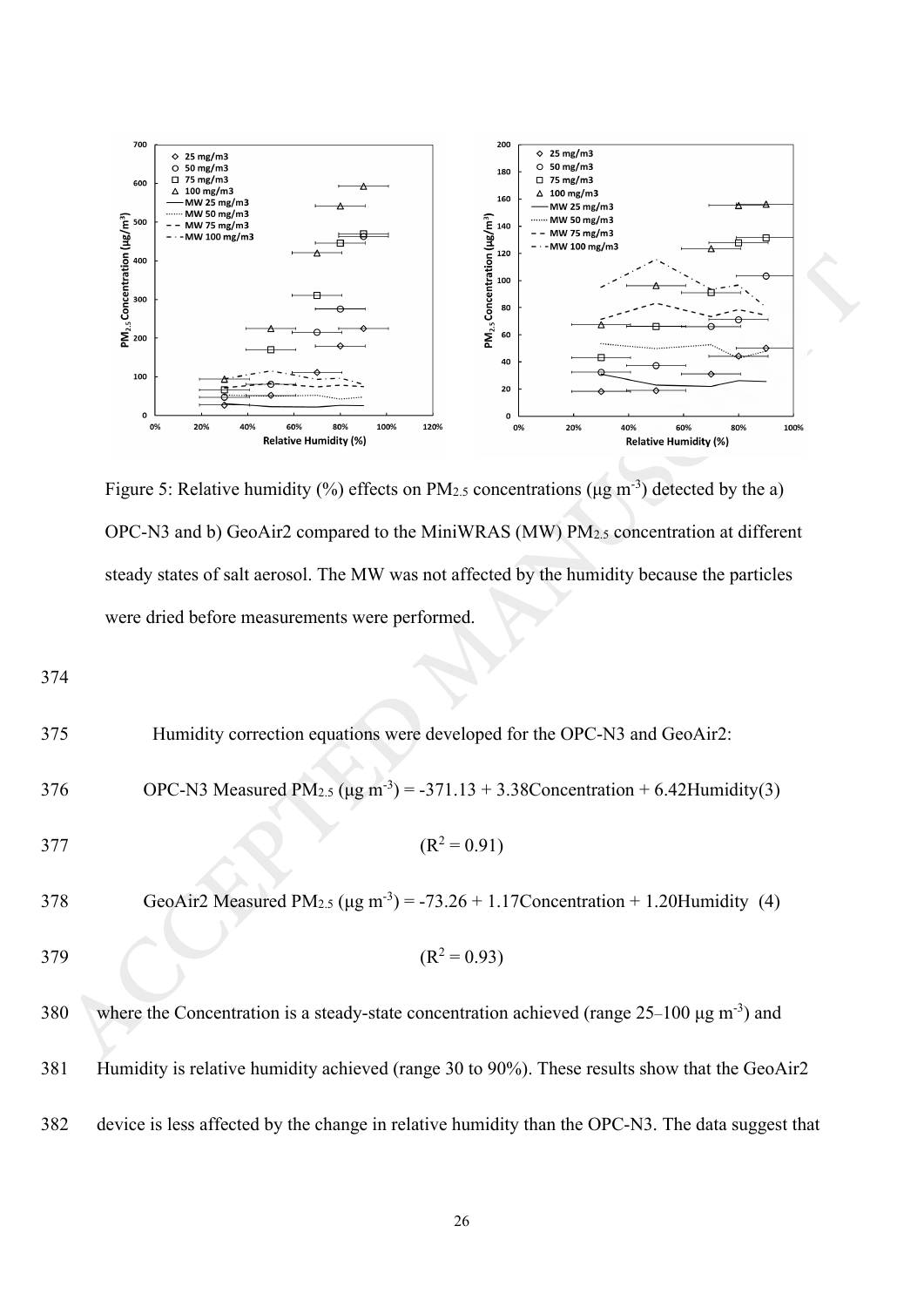| 383 | compared to the OPC-N3, the GeoAir2 is not only a better option for indoor settings, but also a         |
|-----|---------------------------------------------------------------------------------------------------------|
| 384 | better option for use in environmental conditions where the relative humidity is expected to be         |
| 385 | high or variable such as outdoor settings.                                                              |
| 386 |                                                                                                         |
| 387 | <b>3.4 Field Evaluation</b>                                                                             |
| 388 | The time series plot of the pDR-1500 and GeoAir2 measurements in indoor settings is                     |
| 389 | shown in Figure 6. The Home 2 plot represents 4-day data because the GeoAir2 failed to log for          |
| 390 | one day. There was also a loss of data for Home 3 because the pDR-1500 lost power for one day.          |
| 391 | The pDR-1500 data were corrected with the filter measurements when the filters were above the           |
| 392 | limit of detection of 0.50 mg. The $r^2$ values were lower in Homes 2 and 3, which may be related       |
| 393 | to the loss of data and the smaller sample size. Therefore, it is expected that the presence of this    |
| 394 | data would have increased the $r^2$ values to levels comparable to the $r^2$ value of 0.99 for Home 1.  |
| 395 | The increase of side-by-side sampling time has been shown to increase correlation, as suggested         |
| 396 | by Sousan et al. (2018). These results provide a higher correlation than those found by Demanega        |
| 397 | et al. $(2021)$ , with slopes of indoor PM <sub>2.5</sub> concentrations compared to the estimated true |
| 398 | concentration ranging from 0.22 to 0.82. The full set of data collected at Home 1 indicates that        |
| 399 | the high correlation between readings from the GeoAir2 and the filter-corrected pDR-1500                |
| 400 | suggests that the GeoAir2 is a promising low-cost sensor for residential use. Future work will test     |
| 401 | GeoAir 2 in non-residential, indoor settings.                                                           |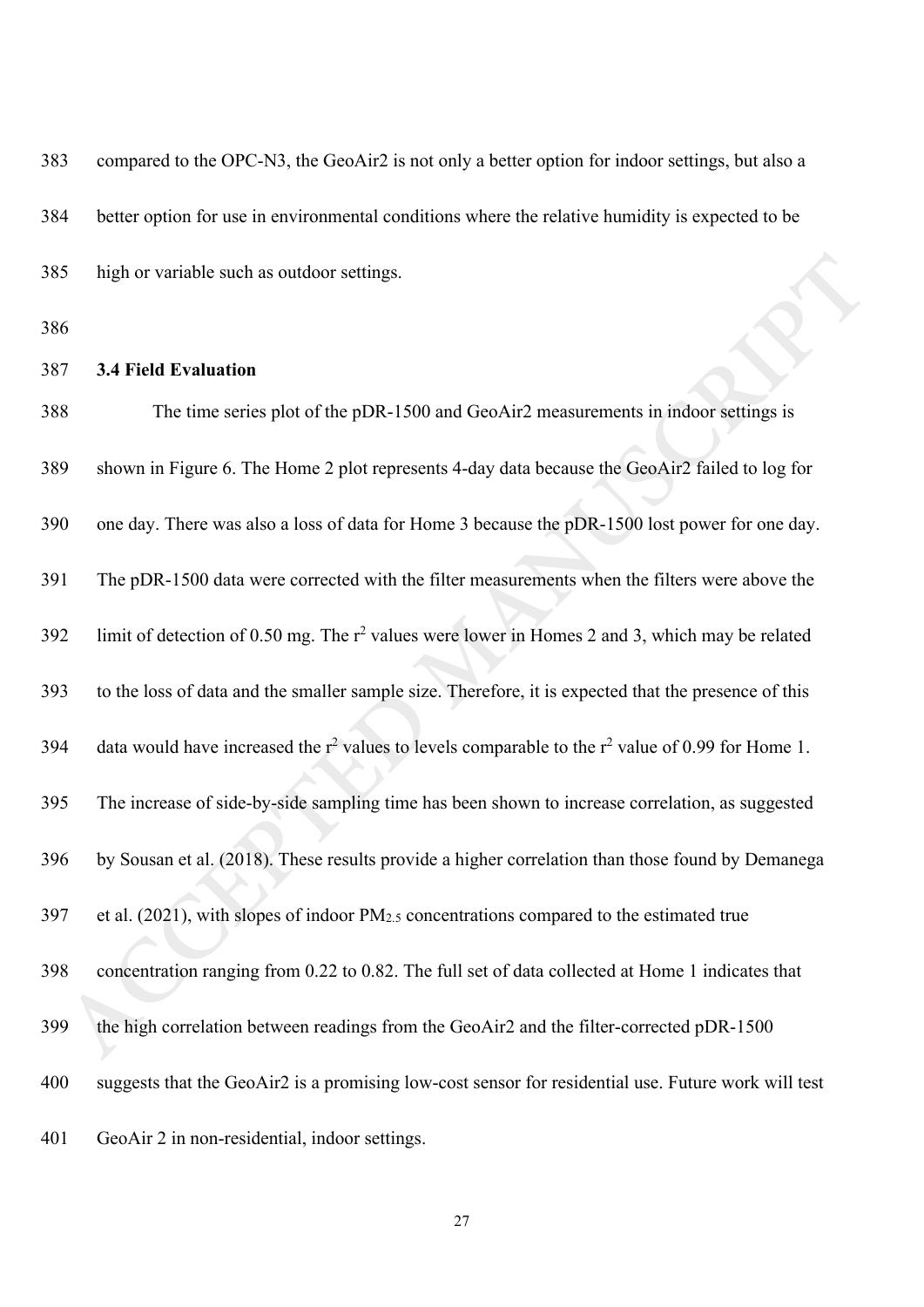402 Optical sensors are affected by aerosol type where the sensor performance differs based 403 on aerosol refractive index, particle size and shape. Previous studies have discussed the 404 difference between aerosol types and optical sensor performance (Sousan et al., 2016a; Sousan et 405 al., 2016b). These studies emphasized that the performance of optical sensors is considerably 406 superior for non-light-absorbing particles such as salt and dust when compared to light-absorbing 407 particles such as diesel and welding fumes. Therefore, the GeoAir2 sensor would be suitable for 408 measuring aerosols produced from cigarettes, cooking oil, incense, and dust, compared to soot 409 particles from burning wood.



Figure 6. Time series plot of the filter-corrected pDR-1500 measurements and GeoAir2 measurements in three different indoor residential environments.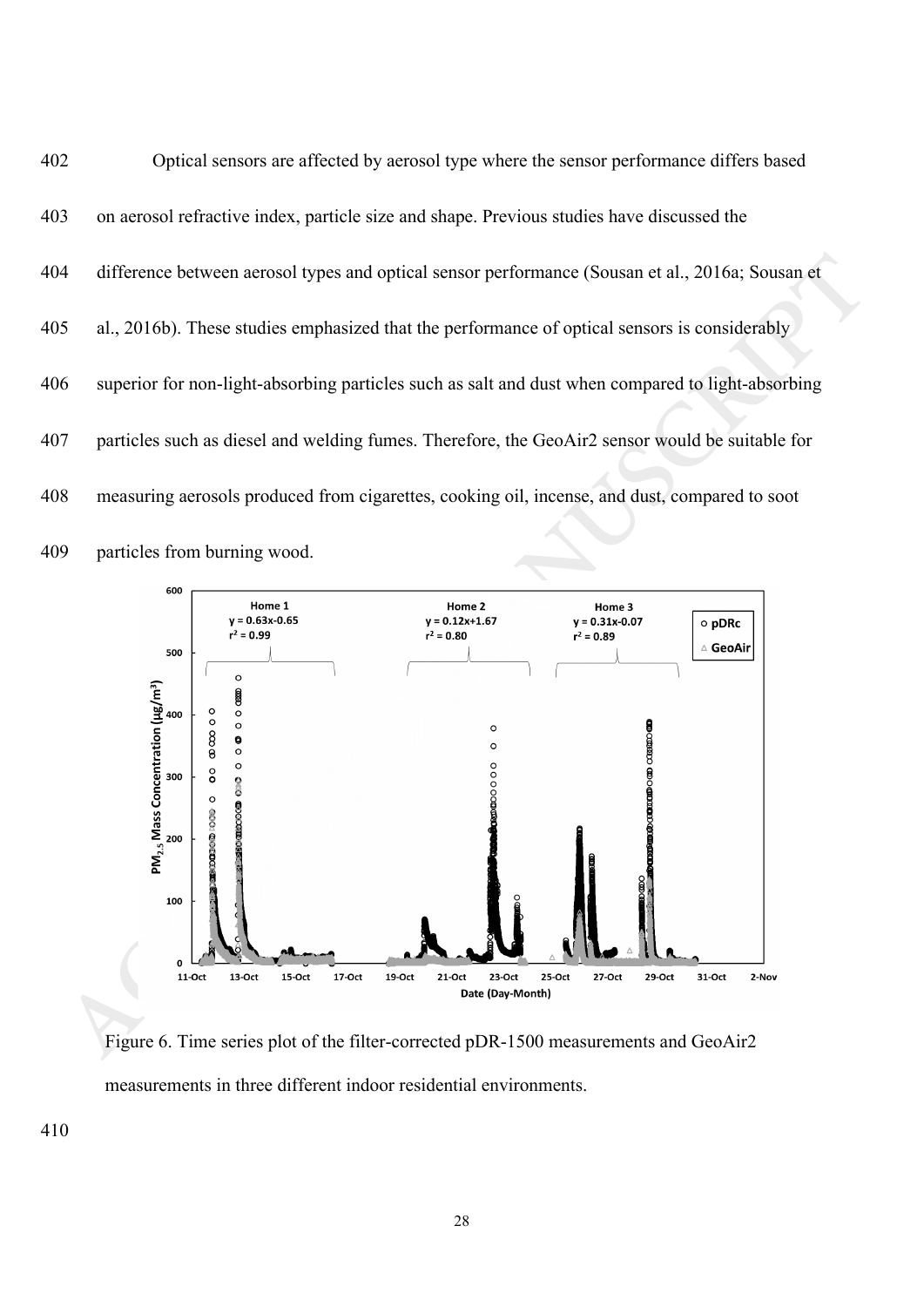# 412 **4 CONCLUSIONS**

413

| 414 | This study found that the GeoAir2 performed better than the higher-cost OPC-N3 for indoor         |
|-----|---------------------------------------------------------------------------------------------------|
| 415 | environments. In laboratory settings, the correlation with the MiniWRAS remained high across      |
| 416 | both salt and ARD measurements. In addition, the GeoAir2 was less influenced by changes in        |
| 417 | humidity when compared to the OPC-N3 during salt aerosol experiments. In indoor residential       |
| 418 | environments, the GeoAir2 was highly correlated with the filter-corrected pDR-1500. These         |
| 419 | findings suggest that the GeoAir2 is more suitable for indoor environments than the OPC-N3 due    |
| 420 | to the more accurate results and lessened effect of changing environmental conditions (humidity). |
| 421 | Therefore, the GeoAir2 shows great potential for indoor air quality monitoring and exposure       |
| 422 | assessments when calibrated on-site. Future work will focus on the outdoor environmental          |
| 423 | evaluation of the GeoAir2.                                                                        |
| 424 |                                                                                                   |
| 425 | <b>ACKNOWLEDGMENTS</b>                                                                            |
| 426 | We would like to thank Dr. Jo Anne Balanay for her valuable feedback on this study.               |
| 427 | <b>FUNDING</b>                                                                                    |
| 428 | This study was funded in part by the National Institute of Environmental Health Sciences          |
| 429 | (NIEHS) under Award No. P30ES025128.                                                              |
| 430 |                                                                                                   |
| 431 | <b>Conflict of Interest</b>                                                                       |
| 432 | The authors declare no competing financial interest                                               |
| 433 |                                                                                                   |
| 434 | <b>ORCID</b>                                                                                      |
| 435 | Sinan Sousan: https://orcid.org/0000-0001-5524-6911                                               |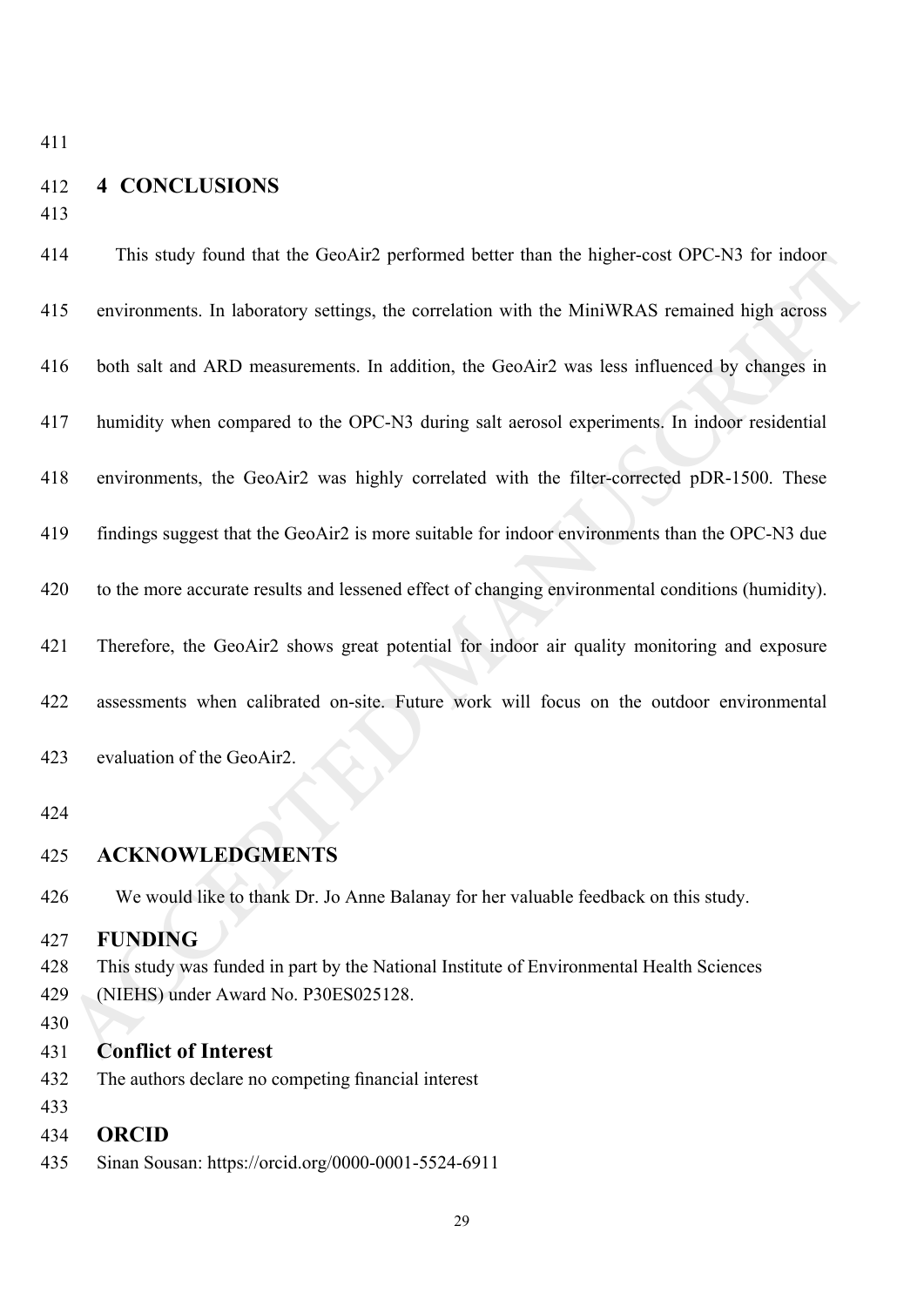| ۰.<br>۰.<br>×<br>× |  |  |
|--------------------|--|--|
|--------------------|--|--|

- 437
- 438
- 439
- 440
- 441
- 442

### 443 **REFERENCES**

- 444 Alphasense (2019). User Manual: OPC-N3 Optical Particle Counter, Issue 2.
- 445 Brook, R.D., Rajagopalan, S., Pope, C.A., Brook, J.R., Bhatnagar, A., Diez-Roux, A.V., Holguin,
- 446 F., Hong, Y., Luepker, R.V., Mittleman, M.A., Peters, A., Siscovick, D., Smith, S.C., Whitsel, L.,
- 447 Kaufman, J.D. (2010). Particulate matter air pollution and cardiovascular disease. Circulation
- 448 121, 2331-2378.<https://doi.org/doi:10.1161/CIR.0b013e3181dbece1>
- 449 Calvo, A.I., Alves, C., Castro, A., Pont, V., Vicente, A.M., Fraile, R. (2013). Research on aerosol
- **ACCES**<br> **ACCES**<br> **ACCES**<br> **ACCES**<br> **ACCES**<br> **ACCES**<br> **ACCES**<br> **ACCES**<br> **ACCES**<br> **ACCES**<br> **ACCES**<br> **ACCES**<br> **ACCES**<br> **ACCES**<br> **ACCES**<br> **ACCES**<br> **ACCES**<br> **ACCES**<br> **ACCES**<br> **ACCES**<br> **ACCES**<br> **ACCES**<br> **ACCES**<br> **ACCES**<br> **ACCES** 450 sources and chemical composition: Past, current and emerging issues. Atmospheric Research
- 451 120-121, 1-28. [https://doi.org/https://doi.org/10.1016/j.atmosres.2012.09.021](https://doi.org/https:/doi.org/10.1016/j.atmosres.2012.09.021)
- 452 Cincinelli, A., Martellini, T. (2017). Indoor air quality and health. International journal of
- 453 environmental research and public health 14, 1286.<https://doi.org/10.3390/ijerph14111286>
- 454 Collins, J.F., Salmon, A.G., Brown, J.P., Marty, M.A., Alexeeff, G.V. (2005). Development of a
- 455 chronic inhalation reference level for respirable crystalline silica. Regul Toxicol Pharmacol 43,
- 456 292-300. https://doi.org/10.1016/j.yrtph.2005.08.003
- 457 Crilley, L.R., Shaw, M., Pound, R., Kramer, L.J., Price, R., Young, S., Lewis, A.C., Pope, F.D.
- 458 (2018). Evaluation of a low-cost optical particle counter (Alphasense OPC-N2) for ambient air
- 459 monitoring. Atmos. Meas. Tech. 11, 709-720.<https://doi.org/10.5194/amt-11-709-2018>
- 460 Crilley, L.R., Singh, A., Kramer, L.J., Shaw, M.D., Alam, M.S., Apte, J.S., Bloss, W.J.,
- 461 Hildebrandt Ruiz, L., Fu, P., Fu, W., Gani, S., Gatari, M., Ilyinskaya, E., Lewis, A.C., Ng'ang'a,
- 462 D., Sun, Y., Whitty, R.C.W., Yue, S., Young, S., Pope, F.D. (2020). Effect of aerosol
- 463 composition on the performance of low-cost optical particle counter correction factors. Atmos.
- 464 Meas. Tech. 13, 1181-1193.<https://doi.org/10.5194/amt-13-1181-2020>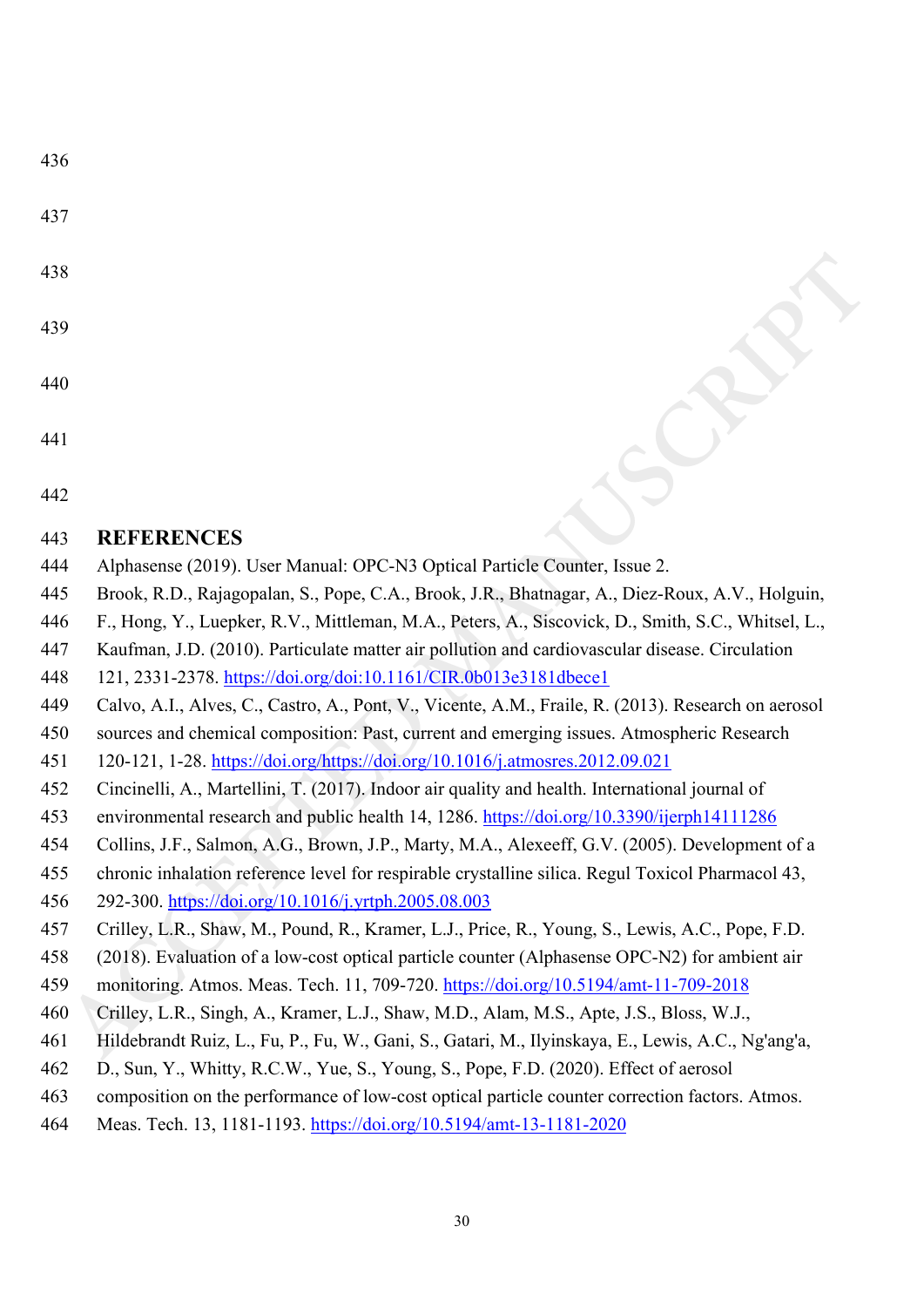- 465 Demanega, I., Mujan, I., Singer, B.C., Anđelković, A.S., Babich, F., Licina, D. (2021).
- 466 Performance assessment of low-cost environmental monitors and single sensors under variable
- 467 indoor air quality and thermal conditions. Build Environ 187, 107415.
- 468 [https://doi.org/https://doi.org/10.1016/j.buildenv.2020.107415](https://doi.org/https:/doi.org/10.1016/j.buildenv.2020.107415)
- 469 Diapouli, E., Chaloulakou, A., Mihalopoulos, N., Spyrellis, N. (2008). Indoor and outdoor PM
- 470 mass and number concentrations at schools in the Athens area. Environ Monit Assess 136, 13-20.
- 471 <https://doi.org/10.1007/s10661-007-9724-0>
- 472 Dubey, R., Patra, A.K., Joshi, J., Blankenberg, D., Kolluru, S.S.R., Madhu, B., Raval, S. (2022).
- 473 Evaluation of low-cost particulate matter sensors OPC N2 and PM Nova for aerosol monitoring.
- 474 Atmos. Pollut. Res. 13, 101335. https://doi.org/https://doi.org/10.1016/j.apr.2022.101335
- 475 EPA (1990). Criteria Air Pollutants: NAAQS Table. Accessed from the web in March 2021
- 476 [\[https://www.epa.gov/criteria-air-pollutants/naaqs-table\]](https://www.epa.gov/criteria-air-pollutants/naaqs-table).
- 477 EPA (2016). 40 CFR Parts 58- Ambient Air Quality Surveillance (Subchapter C).
- 478 Franklin, P.J. (2007). Indoor air quality and respiratory health of children. Paediatric Respiratory
- 479 Reviews 8, 281-286. [https://doi.org/https://doi.org/10.1016/j.prrv.2007.08.007](https://doi.org/https:/doi.org/10.1016/j.prrv.2007.08.007)
- 480 GRIMM (2021). 1371 MiniWRAS, Portable mini wide range aerosol spectrometer [Accessed
- 481 from the web in December 2021: https://www.grimm-aerosol.com/fileadmin/files/grimm-
- 482 [aerosol/3%20Products/Indoor%20Air%20Quality/The%20Wide%20Range%20Hybrid/1371/Pro](https://www.grimm-aerosol.com/fileadmin/files/grimm-aerosol/3%20Products/Indoor%20Air%20Quality/The%20Wide%20Range%20Hybrid/1371/Product%20PDFs/Datasheet_1371miniwras_ENG.pdf) 483 [duct%20PDFs/Datasheet\\_1371miniwras\\_ENG.pdf\]](https://www.grimm-aerosol.com/fileadmin/files/grimm-aerosol/3%20Products/Indoor%20Air%20Quality/The%20Wide%20Range%20Hybrid/1371/Product%20PDFs/Datasheet_1371miniwras_ENG.pdf).
- **P** Direct Check Theory (E.C. Check Theory (2008). The Sample Theory (2008). Indoor and outdoor PM<br>
1 Diffuse<sup>17</sup>/doi.org/10.1007/s-10661-007-9724-0<br>
1 https://doi.org/10.1007/s-10661-007-9724-0<br>
1 https://doi.org/10.007/ 484 Hansel, N.N., McCormack, M.C., Kim, V. (2016). The effects of air pollution and temperature on 485 COPD. COPD 13, 372-379.<https://doi.org/10.3109/15412555.2015.1089846>
- 486 Hong, G.-H., Le, T.-C., Tu, J.-W., Wang, C., Chang, S.-C., Yu, J.-Y., Lin, G.-Y., Aggarwal, S.G.,
- 487 Tsai, C.-J. (2021). Long-term evaluation and calibration of three types of low-cost PM2.5 sensors
- 488 at different air quality monitoring stations. Journal of Aerosol Sci. 157, 105829.
- 489 https://doi.org/https://doi.org/10.1016/j.jaerosci.2021.105829
- 490 Huang, K., Liang, F., Yang, X., Liu, F., Li, J., Xiao, Q., Chen, J., Liu, X., Cao, J., Shen, C., Yu,
- 491 L., Lu, F., Wu, X., Zhao, L., Wu, X., Li, Y., Hu, D., Huang, J., Liu, Y., Lu, X., Gu, D. (2019).
- 492 Long term exposure to ambient fine particulate matter and incidence of stroke: prospective cohort
- 493 study from the China-PAR project. BMJ 367, l6720.<https://doi.org/10.1136/bmj.l6720>
- 494 Jiao, W., Hagler, G.S.W., Williams, R.W., Sharpe, R.N., Weinstock, L., Rice, J. (2015). Field
- 495 Assessment of the Village Green Project: An Autonomous Community Air Quality Monitoring
- 496 System. Environ. Sci. Technol. 49, 6085-6092.<https://doi.org/10.1021/acs.est.5b01245>
- 497 Kim, K.-N., Kim, S., Lim, Y.-H., Song, I.G., Hong, Y.-C. (2020). Effects of short-term fine
- 498 particulate matter exposure on acute respiratory infection in children. Int. J. Hyg. Environ. 229,
- 499 113571. [https://doi.org/https://doi.org/10.1016/j.ijheh.2020.113571](https://doi.org/https:/doi.org/10.1016/j.ijheh.2020.113571)
- 500 Kulkarni, P., Baron, P.A., Willeke, K. (2011). Aerosol measurement: principles, techniques, and
- 501 applications. John Wiley & Sons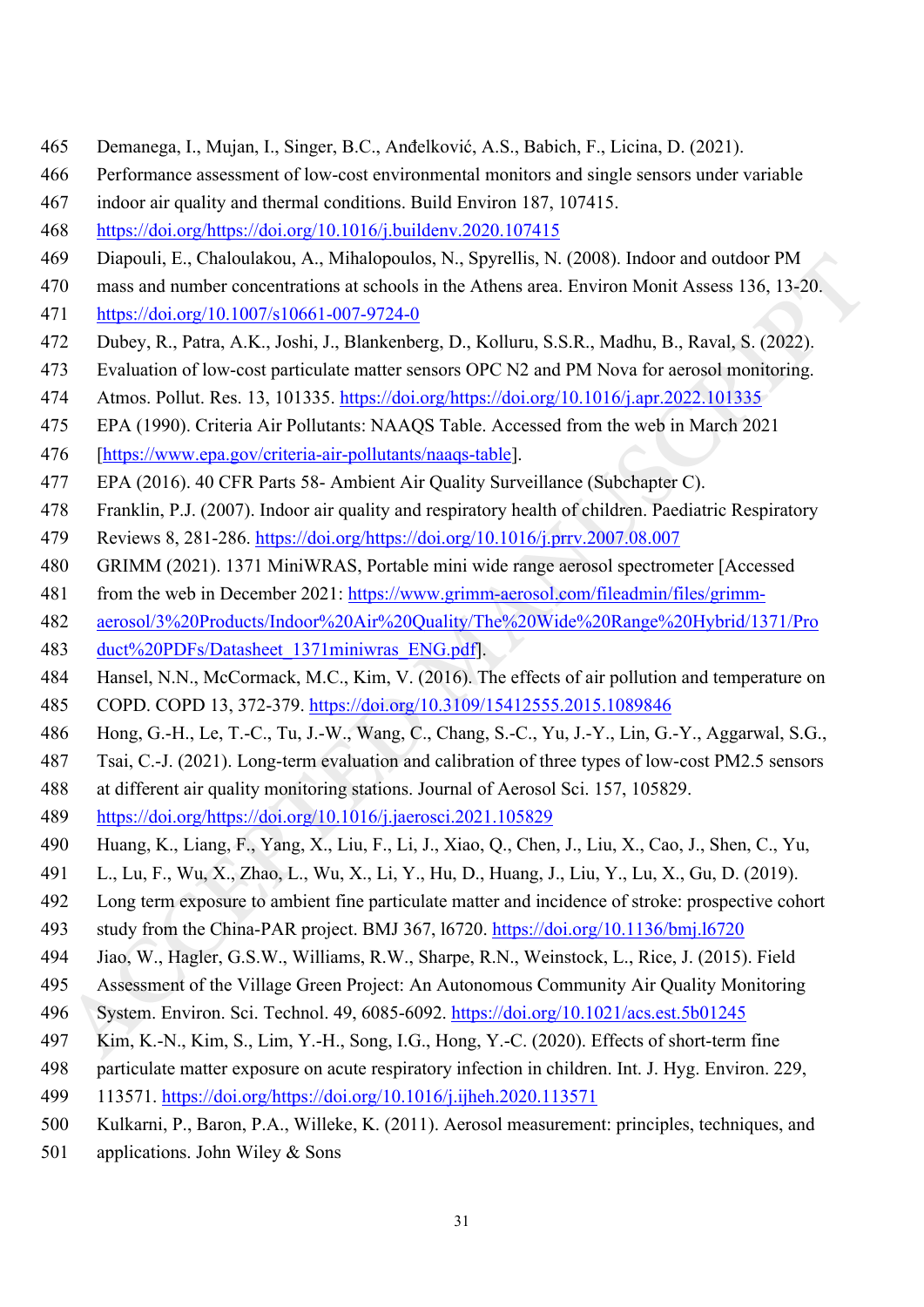- 502 Levy Zamora, M., Xiong, F., Gentner, D., Kerkez, B., Kohrman-Glaser, J., Koehler, K. (2019).
- 503 Field and Laboratory Evaluations of the Low-Cost Plantower Particulate Matter Sensor. Environ.
- 504 Sci. Technol. 53, 838-849.<https://doi.org/10.1021/acs.est.8b05174>
- 505 Li, J., Li, W.X., Bai, C., Song, Y. (2017). Particulate matter-induced epigenetic changes and lung
- 506 cancer. Clin Respir J 11, 539-546. [https://doi.org/https://doi.org/10.1111/crj.12389](https://doi.org/https:/doi.org/10.1111/crj.12389)
- 507 Marć, M., Śmiełowska, M., Namieśnik, J., Zabiegała, B. (2018). Indoor air quality of everyday
- 508 use spaces dedicated to specific purposes—a review. Environ. Sci. Pollut. Res. 25, 2065-2082. 509 <https://doi.org/10.1007/s11356-017-0839-8>
- 510 Nguyen, N.H., Nguyen, H.X., Le, T.T.B., Vu, C.D. (2021). Evaluating low-cost commercially
- 511 available sensors for air quality monitoring and application of sensor calibration methods for
- 512 improving accuracy. Open J. Air Pollut Vol.10No.01, 17.
- 513 <https://doi.org/10.4236/ojap.2021.101001>
- 514 NIOSH (2012). Components for Evaluation of Direct-Reading Monitors for Gases and Vapors.
- 515 DHHS (NIOSH) Publication No. 2012–162. Cincinnati, OH: National Institute for Occupational
- 516 Safety and Health.
- 517 Owen, M.K., Ensor, D.S., Sparks, L.E. (1992). Airborne particle sizes and sources found in
- 518 indoor air. Atmos. Environ. Part A. General Topics 26, 2149-2162.
- 519 [https://doi.org/https://doi.org/10.1016/0960-1686\(92\)90403-8](https://doi.org/https:/doi.org/10.1016/0960-1686(92)90403-8)
- 520 Park, Y.M., Sousan, S., Streuber, D., Zhao, K. (2021). GeoAir—a novel portable, GPS-enabled,
- 521 low-cost air-pollution sensor: design strategies to facilitate citizen science research and geospatial 522 assessments of personal exposure. SEN. 21, 3761. https://doi.org/0.3390/s21113761
- 523 Popoola, O.A.M., Carruthers, D., Lad, C., Bright, V.B., Mead, M.I., Stettler, M.E.J., Saffell, J.R.,
- 524 Jones, R.L. (2018). Use of networks of low cost air quality sensors to quantify air quality in urban
- 525 settings. Atmos. Environ. 194, 58-70.
- 526 https://doi.org/https://doi.org/10.1016/j.atmosenv.2018.09.030
- 527 Sensirion (2020). Datasheet SPS30: Particulate matter sensor for air quality monitoring and
- 528 control. Accessed from the web in March 2021
- 6 carrer. Clint Respir J 11, 539-546, https://doi.org/https://doi.org/http://doi.org/http://doi.org/http://doi.org/http://doi.org/http://doi.org/http://doi.org/http://doi.org/http://doi.org/http://doi.org/http://doi.org/ht 529 [\[https://www.sensirion.com/fileadmin/user\\_upload/customers/sensirion/Dokumente/9.6\\_Particula](https://www.sensirion.com/fileadmin/user_upload/customers/sensirion/Dokumente/9.6_Particulate_Matter/Datasheets/Sensirion_PM_Sensors_Datasheet_SPS30.pdf) 530 [te\\_Matter/Datasheets/Sensirion\\_PM\\_Sensors\\_Datasheet\\_SPS30.pdf\]](https://www.sensirion.com/fileadmin/user_upload/customers/sensirion/Dokumente/9.6_Particulate_Matter/Datasheets/Sensirion_PM_Sensors_Datasheet_SPS30.pdf).
- 531 Slezakova, K., Castro, D., Pereira, M.C., Morais, S., Delerue-Matos, C., Alvim-Ferraz, M.C.
- 532 (2009). Influence of tobacco smoke on carcinogenic PAH composition in indoor PM10 and
- 533 PM2.5. Atmos. Environ. 43, 6376-6382.
- 534 https://doi.org/https://doi.org/10.1016/j.atmosenv.2009.09.015
- 535 Sousan, S., Gray, A., Zuidema, C., Stebounova, L., Thomas, G., Koehler, K., Peters, T. (2018).
- 536 Sensor selection to improve estimates of particulate matter concentration from a low-cost
- 537 network. SEN. 18.<https://doi.org/10.3390/s18093008>